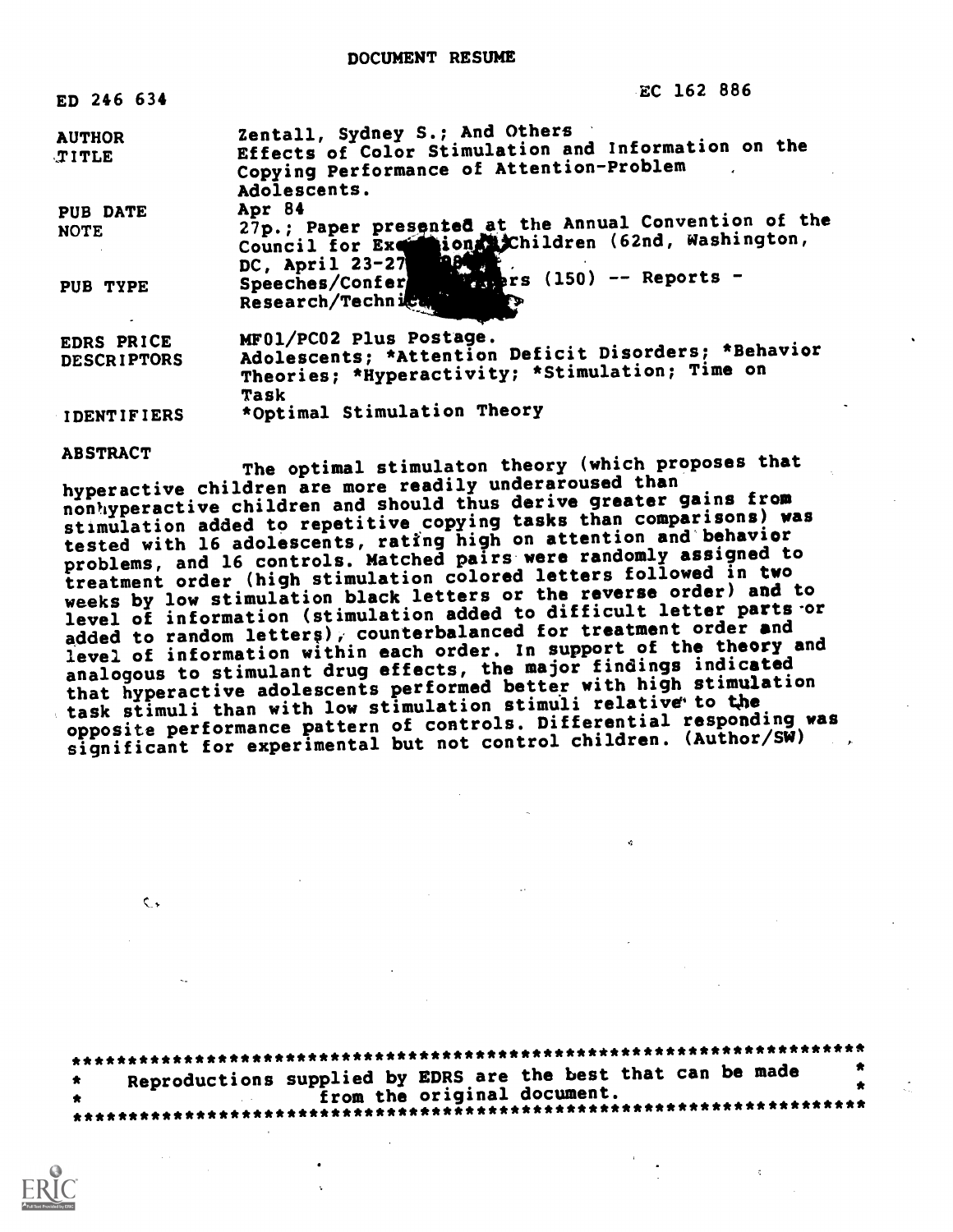U.S. DEPARTMENT OF EDUCATION Color Stimulation NATIONAL INSTITUTE OF EDUCATION EOUCATIONAL RESOURCES INFORMATION

- CENTER (ERIC)<br>
This document has been reproduced as 1 received from the person ar organization
- originating it.<br>Minor changes have b<del>ee</del>n made to imp' ove reproduction quality.
- **Points of view or opinions stated in this docu**ment do not necessarily represent offic.al NIE<br>position or policy,

 $EC/62866$ 

Effects of Color Stimulation and Information

on the Copying Performance of Attention-Problem Adolescents

Sydney S. Zentall

le University

Steven D. Falkenberg

j.

é.

Eastern Kentucky University

Linda,L. Brunton

Columbia State Community College

"PERMISSION TO REPRODUCE THIS MATERIAL HAS BEEN GRANTED BY

G

TO THE EDUCATIONAL RESOURCES INFORMATION CENTER (ERIC)."

Running Head: COLOR STIMULATION EFFECTS ON ATTENTION PROBLEM ADOLESCENTS

 $\boldsymbol{2}$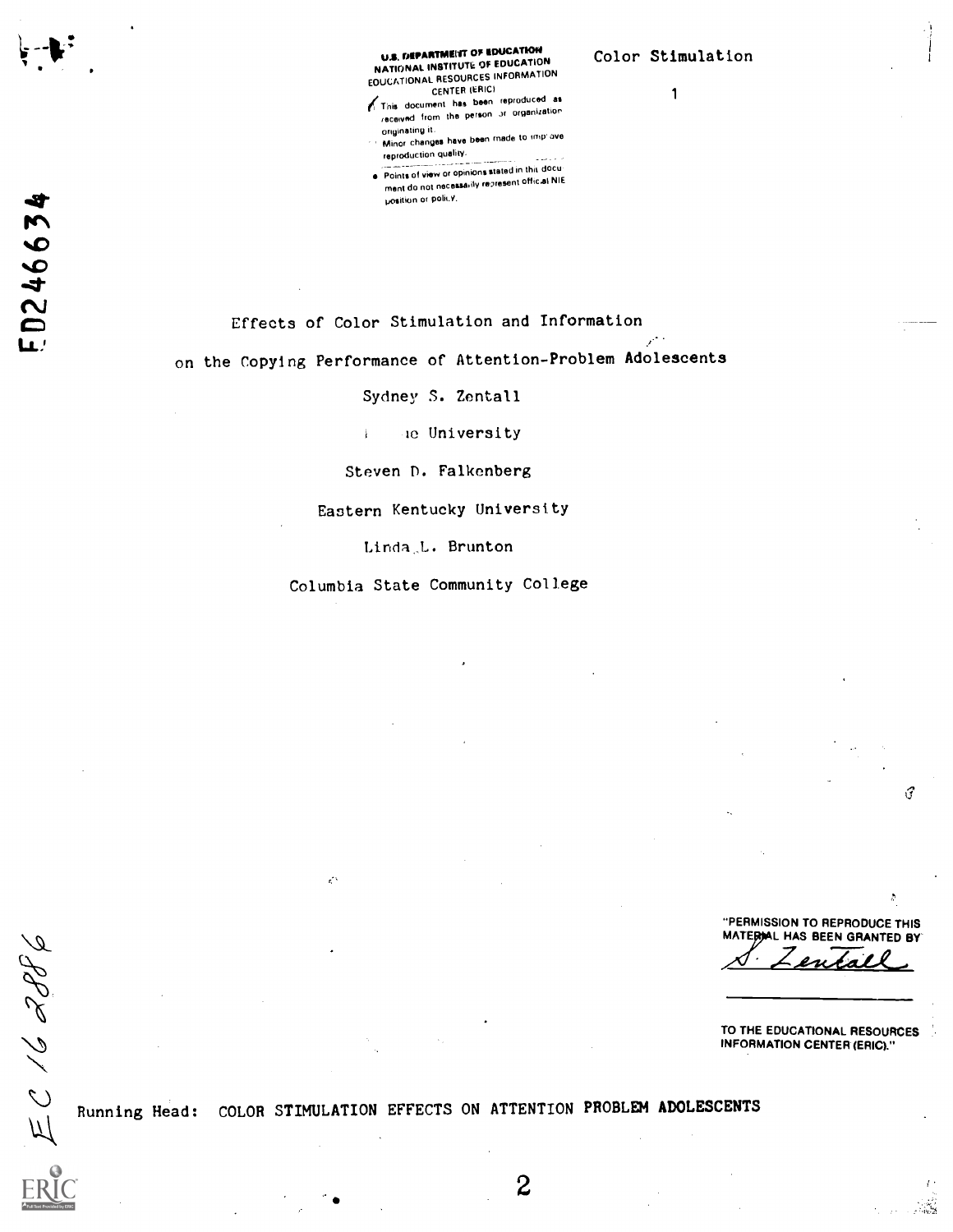Paper presented at the Annual Convention of the Council for Exceptional Children (62nd, Washington, DC, April 23-27, 1984)

 $3<sup>1</sup>$ 

 $\ddot{\phantom{0}}$ 



 $\sum_{\substack{ \alpha_1,\ldots,\alpha_k \in \mathbb{N} \\ \alpha_1,\ldots,\alpha_k \in \mathbb{N} }}$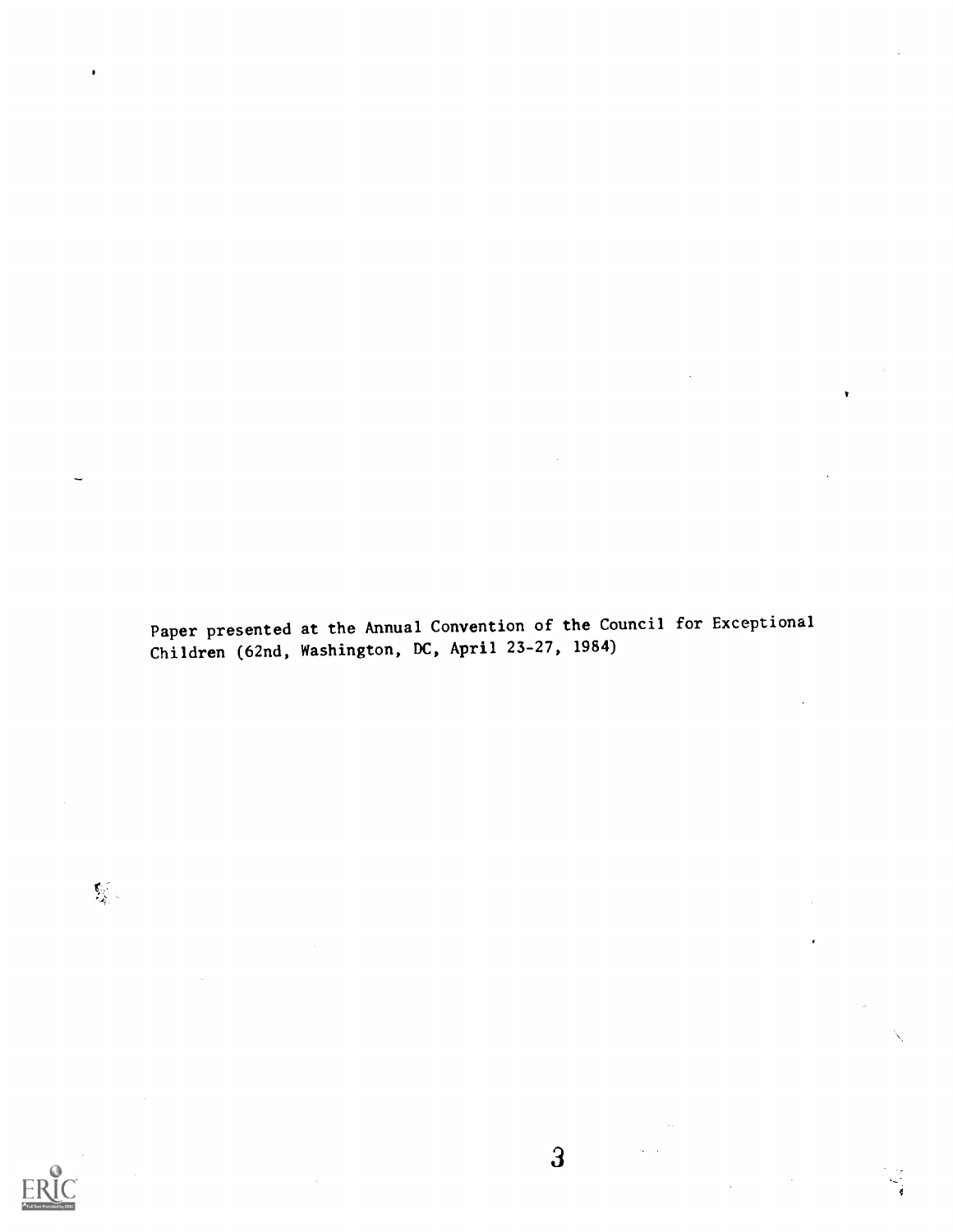ベエ

### Abstract

The optimal stimulation theory proposes that hyperactive children are more readily underaroused than, nonhyperactive children and should thus derive greater gains from stimulation added to repetitive copying tasks than comparisons. To test this hypothesis 16 adolescents, rating high on attention and behavior problems, were matched on the basis of age and poor handwriting performance to 16 controls. Matched pairs were randomly assigned to treatment order (high stimulation colored letters followed in two weeks by low stimulation black letters or the reverse order) and to level of information (stimulation added to difficult letter parts or added to random letters), counterbalanced' for treatment order and level of information within each order.

Errors and activity were subjected to a mixed design analysis of covariance, with IQ the covariate. Tn support of theory and analogous to stimulant drug effects, the major findings indicated that hyperactive adolescents performed better with high stimulation task stimuli than with low relative to the opposite performance pattern of controls. Differential responding was significant for experimental but not control children.

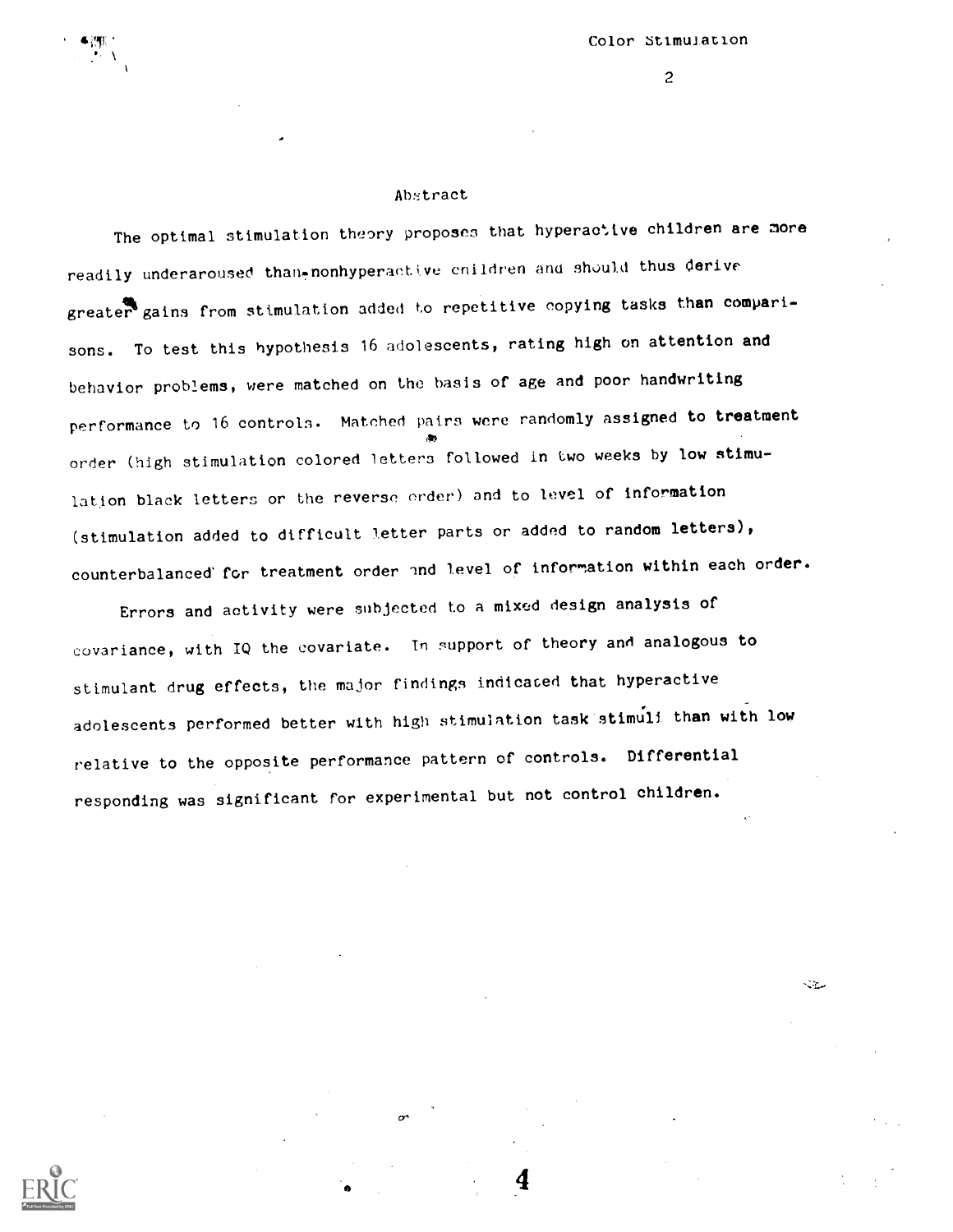Effects of Color Stimulation and Information

oh the copying Performance of Attention-Problem Adolescents Optimal stimulation theory (Zentall,  $197<sup>2</sup>$ ) makes the assumption that there exists for all organisms a biological need for an optimal level of arousal. Arousal can be defined as a physiological representation of environmental stimulation that is assessed by such indicators an skin resistance and cardiovascular response. Because or the difficulties associated with the assessment of arousal (for review see Zentall & Zentall, 1983) we have selected to examine the relation between the stimulus determinants of arousal (e.g., color; Berlyne, 1960) and instrumental response. When an optimal level of arousal is not present, shifts in attention and activity can serve as instrumental responses (e.g., sensation seeking activity) functioning to optimize stimulation. Hyperactive children are viewed as being more readily underaroused or less tolerant of situations involving minimal stimulation, thus explaining their exacerbated symptomology in overly familiar contexts, that is, increased activity and attraction to novel stimuli (for reviews see Zentall, 1975, and Zentall & Zentall, 1983).

According to an underarousal theory, one would predict that added stimulation would be most beneficial for hyperactive children during those  $t$ asks  $\triangle$ hat involve considerable repetition and monotony (e.g., sustained attention tasks). For example, a laboratory sustained attention task (vigilance performance) is hypothesized to present problems especially for hyperactive cuildren because of its rote, repetitive nature, engendering reduced arousal levels (Olmedo, Kirk, & Suarez, 1973; Rugel, Cheatam, & Mitchell, 1978). Consistent with theory, color stimulation added to this task has been observed to result in improved performance for hyperactive children relative to no stimulation (Barlow, 1977) and to comparisons (Zentall, 1982).

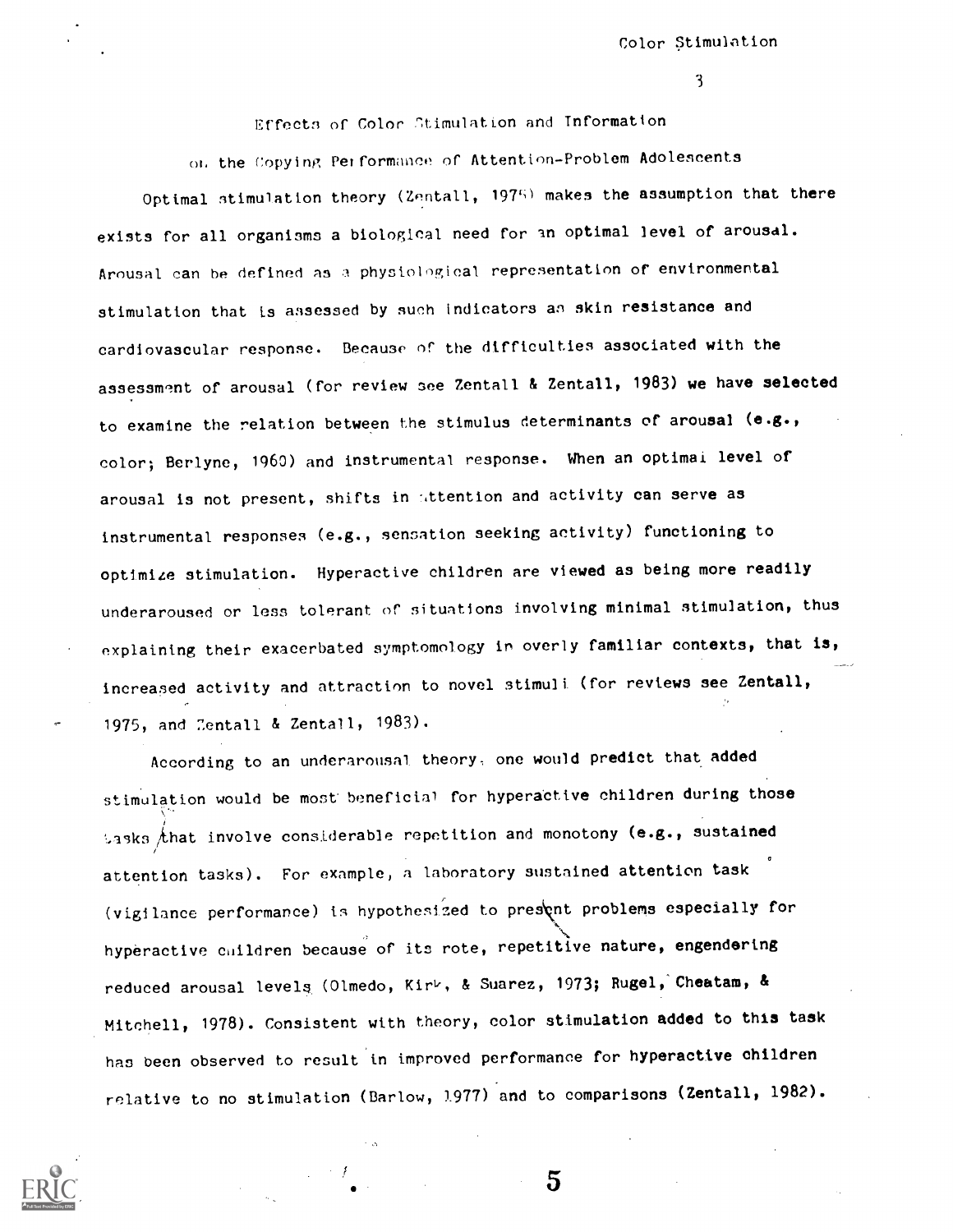$\mathbf{u}$ 

In the present investigation we sought to determine the generality of these stimulation effects observed during vif! ance performance and thus we selected a handwriting task. This task was considered analogous to the vigilance task by its requirement for sustained attention. While differences between hyperactive and contrcl children in the quality or rate of handwriting have not previously been investigated, hyperactive children have been assessed as performing worse than controls on a number of fine motor tasks (Douglas, 1974). Furthermore, it has been personally observed that teachers often make written comments on an unscored item of the Rating Scales for Hyperkinesis  $(i.e.,$  "poor school work," Davide, 1971); for example, they circle the specific learning problem "irregular handwriting" or they write in the word "messy". It is possible that the difficulty hyperactive children experience with 'boring' handwriting tasks is the requirement to sustain attention to repetitive task stimuli. In this case, messiness could simply be an attempt to hurry and complete the task. If this line of reasoning were correct, novelty added to handwriting materials could facilitate performance.

Additional related evidence has demonstrated that added psychotropic stimulation results in performance gains for hyperactive children on both vigilance tasks (see Aman, 1980; Barkley, 1977, for reviews) and handwriting tasks (Lerer, Artner, & Lerer, 1979; Lerer, Lerer, & Artner, 1977; Shain & Reynard, 1975; Whalen, Henker, & Finck, 1981). However, both stimulant drugs and intratask stimulacion have been less consistent in improving complex task performance (see Barkley, 1977; Zentall & Zentall, 1983, for reviews). Drug dependent gains observed during the performance of simple attentional tasks (e.g., vigilance or handwriting), but less consistently during complex tasks, (e.g., language or intelligence  $\forall$ sts), suggests that the drug's main effect is on attentional factors. Other investigators have also concluded that the



 $\frac{1}{2} \frac{1}{2}$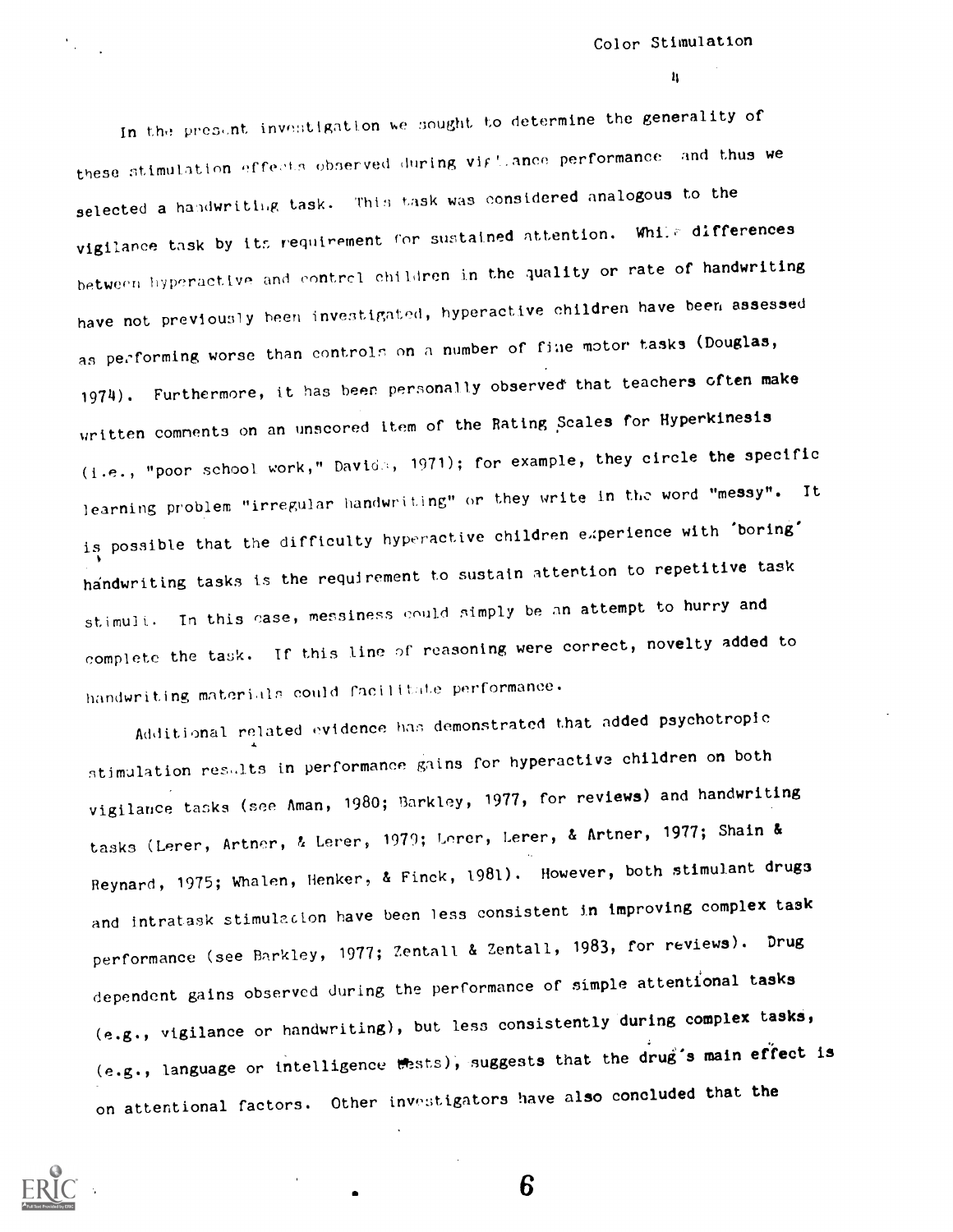$5<sup>5</sup>$ 

ability to attend, rather than motor speed, was Influenced by the drug (Knights & Hinton, 1979). Schain and Revnard (1979) noticed that medicated hyperactive children were better able to focus attention and demonstrated improved speech clarity and handwriting legibility. Similarly inrcr and his colleagues (1977; 1979) found that when hyperactive children were given methylphenidate, letter reversals and inversions were reduced within a few days.

isychotropic stimul nts are, however, typically used only with children up to adolescence, at which time excesses in motor activity are infrequently observed. Instead of motor activity, hyperactive teenagers are characteried c by problems in attention and impulse control (Hey, Weiss, Minde, & Cohen, 1978). For the purposes of the present study, we wilhed to determine whether color stimulation would produce gains for adolescen,2 on an applied -tention task, comparable to stimulant-produced gains observed for elementary level children on attentional tasks.

A secondary purpose of the investigation was related to the information produced by the added stimulation. Intratask stimilation could be added not only to increase arousal and improve attentional focus (see Hockey, 1970, for review) but could also be added to provide information to children whose previously inadequate attentional responses may have contributed to poor initial learning. Thus, in the present investigation stimulation was also added to provide information by emphasizing difficult parts of letters in order to increase attention to relevant letter detail

#### Method

## Subjects

The subjects were  $32$  boys, ages  $14$  to 3 years, selected from a pool of  $59$ boys, each of whom had been administered a 2J min copying task (Brown, 1977), and for whom a behavioral rating had been obtained (the Abbreviated Teacher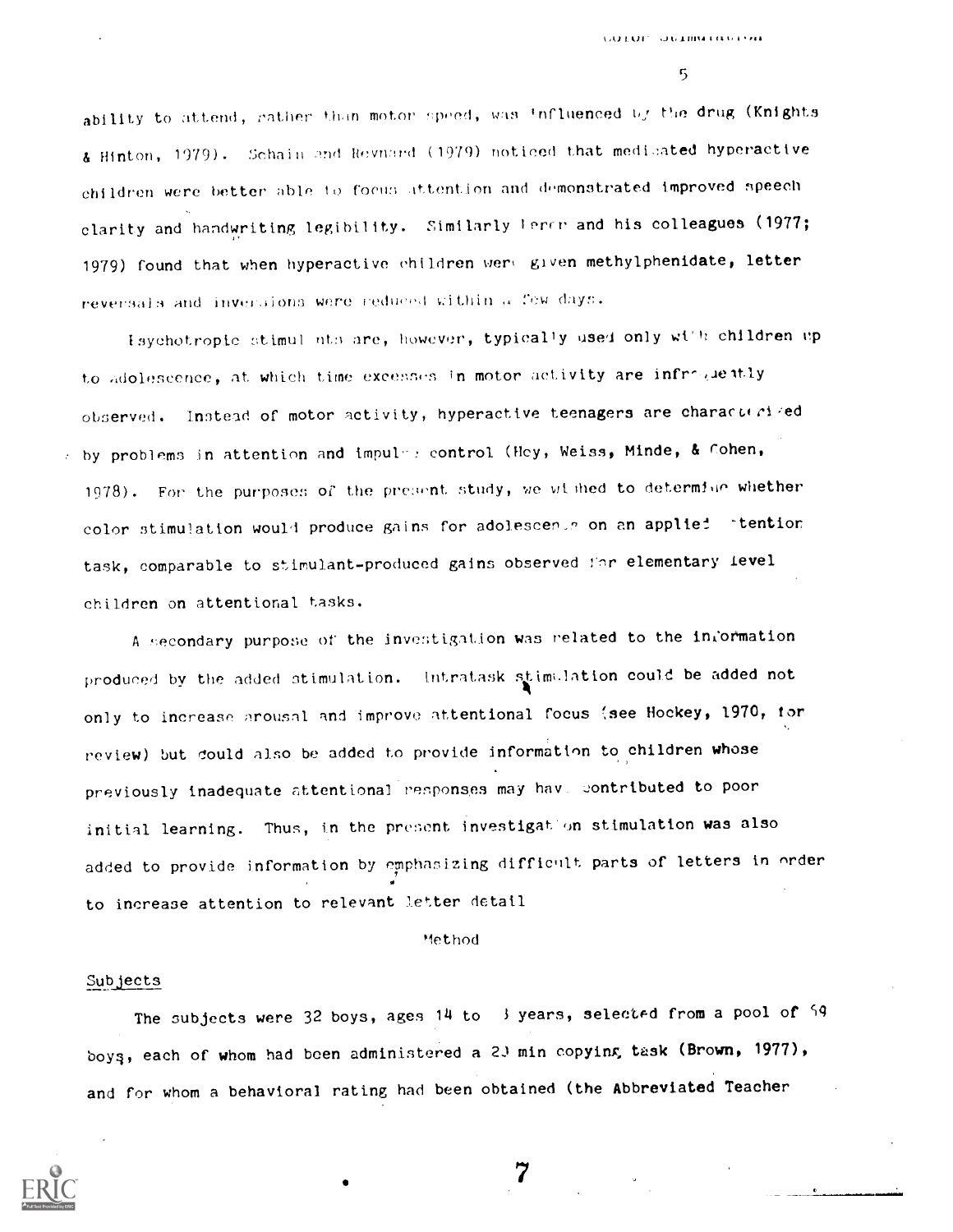$\mathbf{0}$ 

Rating Scale; Conners, 1973, demonstrating good reliatility, concurrent and predictive validity, see Zentall & Barack, 1979; Zentall, Gohs, & Culatta, 1983). Of those selected, 16 were active, attention problem boys, selected on the basis of high scores (9-13 out of 18 ooints possible,  $M = 13.5<sup>1</sup>$ ) on the first six items of the Corners scale (i.e., discarding items 7-10 that were age-inapropriate and retaining items that, primarily described attentional problems), and on the basis of poor handwriting ("blind" ratings of 6 or below using the Test of Written Language criteria, TOWL, Hammill & Larsen. 1978).<sup>2</sup> Raters met TOWL criterion scoring (i.e., within one rating point on 80% of the TOWL test samples), and demonstrated reliable interrater coding on a rerating of 15% of the experimental samples. TOWL ratings demonstrated good  $\blacklozenge$ ,0rrespondence to individual error analyses ( $r = .51$ ).

Controls were 16 boys with low Conners scores (0 to 3,  $M = .9$ ) and matched to each experimental child on the basis of equivalent handwriting scores and age. This procedure formed 16 pairs of high Conners hyperactive (HA) children matched to low active (LA) children. Statistical differences between groups in age ( $M_{\text{HA}}$  = 16.2,  $M_{\text{LA}}$  = 15.6) and TOWL ratings ( $M_{\text{HA}}$  = 3.8,  $M_{\text{LA}}$  = 3.4) were not demonstrated; although differences were observed in IQ  $(M_{\text{HA}} = 103.4, M_{\text{LA}} =$ 110.6,  $F(1, 15) = 8.17$ ,  $p \le .05$ ) and Conners ratings,  $F(1, 15) = 263.14$ ,  $p \le$ .001. ar

# Experimental Area

Pairs were randomly assigned to one of two swivel-stool desks (2.4 m apart) facing a blank wall in a 3.0 by 5.5 m room. An observer sat behind the students at a table at the back of the room.

## Design

Subjects were tested in pairs in a repeated measures crossover design, such that approximately half of the pairs experienced high stimulation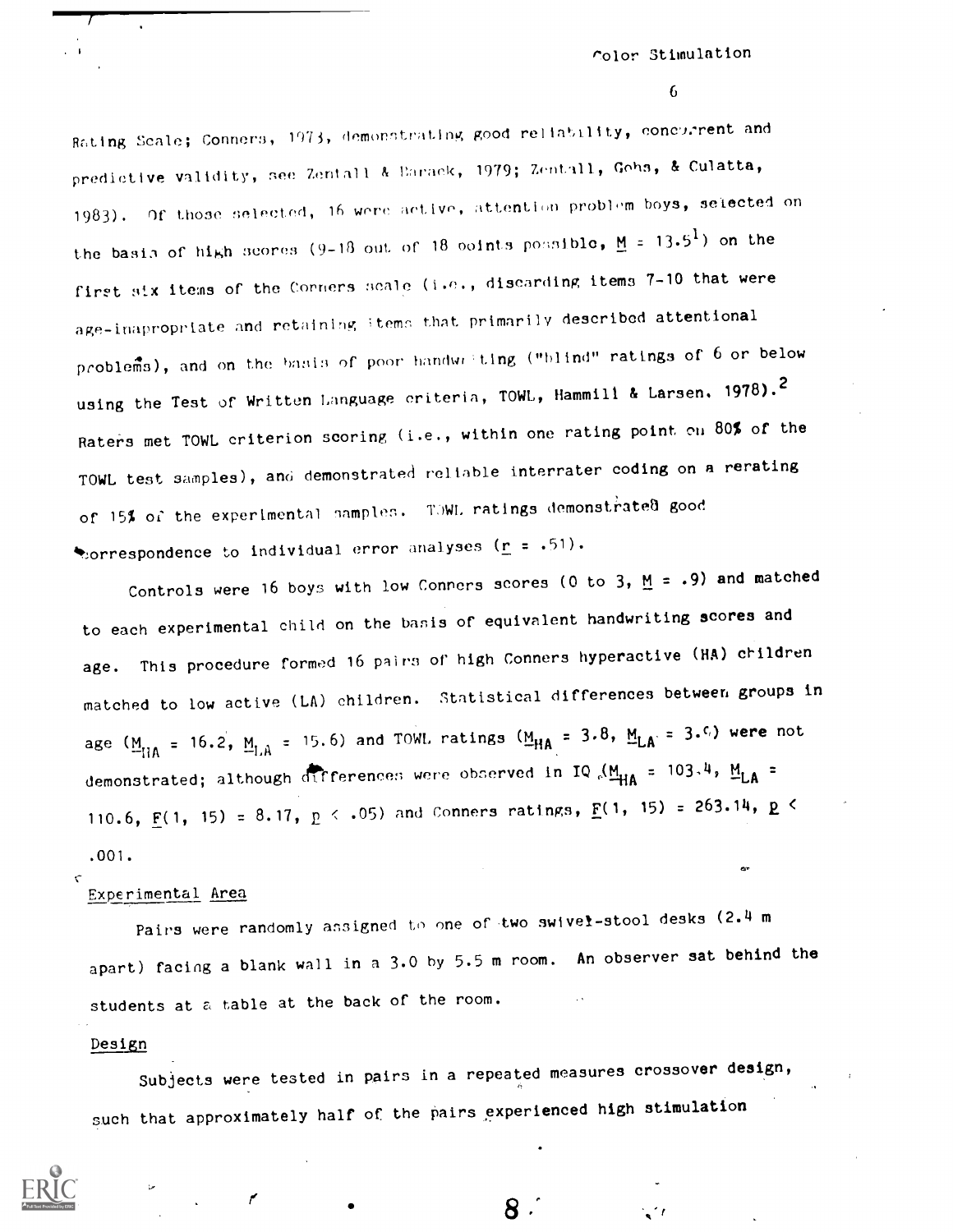### Color Stimulation

 $\overline{\mathcal{L}}$ 

handwriting fasks for the 30 min first session and the low stimulation tasks two weeks later. The remaining piles received level of stimulation in the reverse order. Approximately half of the pairs in each treatment order were randomly ansigned to either added Information  $\sigma$  no information aerons both levels of stimulation. This resulted in a mixed design with stimulation and matched pairs within subject factors and information a between subject factor.

Two  $Gr$  ers of booklet forms (A to B  $cr$  B to A) were counterbalanced across treatment order and level of information. Booklet A (2497 letters) and booklet B (2490 letters) each consisted of four word lists, two city and state lists, and nix paragraph stories (Townsend, 1978) of equivalent letters and paragraph story contents (i.e., animals, farms, pollution). These lists were presented six lines to a page with space for the student to write under each line. Treatment Conditions

Two levels (high vs. low) of two treatment variables (stimulation and information) were diveloped from four treatment booklets in each of two booklet-forms. Low stimulation (LC) booklets, A and B, were black letters on white paper. Color was added randomly to 50% of the letters on appage producing the high stimulation (HS) condition. Lines of color were alternated (two colors per page to include red, blue, green, pink, purple, or orange). Information was added to both stimulation conditions by increasing the width of specific parts of letters in black for the LS condition or in color for the HS condition. Emphasis was added to the detailed parts of letters that should be closed or opened and to emphasize straight-up strokes, crossing t's and dotting i's. Information emphasis was added to parts of all 26 letters. This amount was visually equivalent to the 50% of whole letters randomly selected per page and colored in the noninformation color condition, as judged by 13 of 20 independent raters in four replications of a matching-to-sample task.

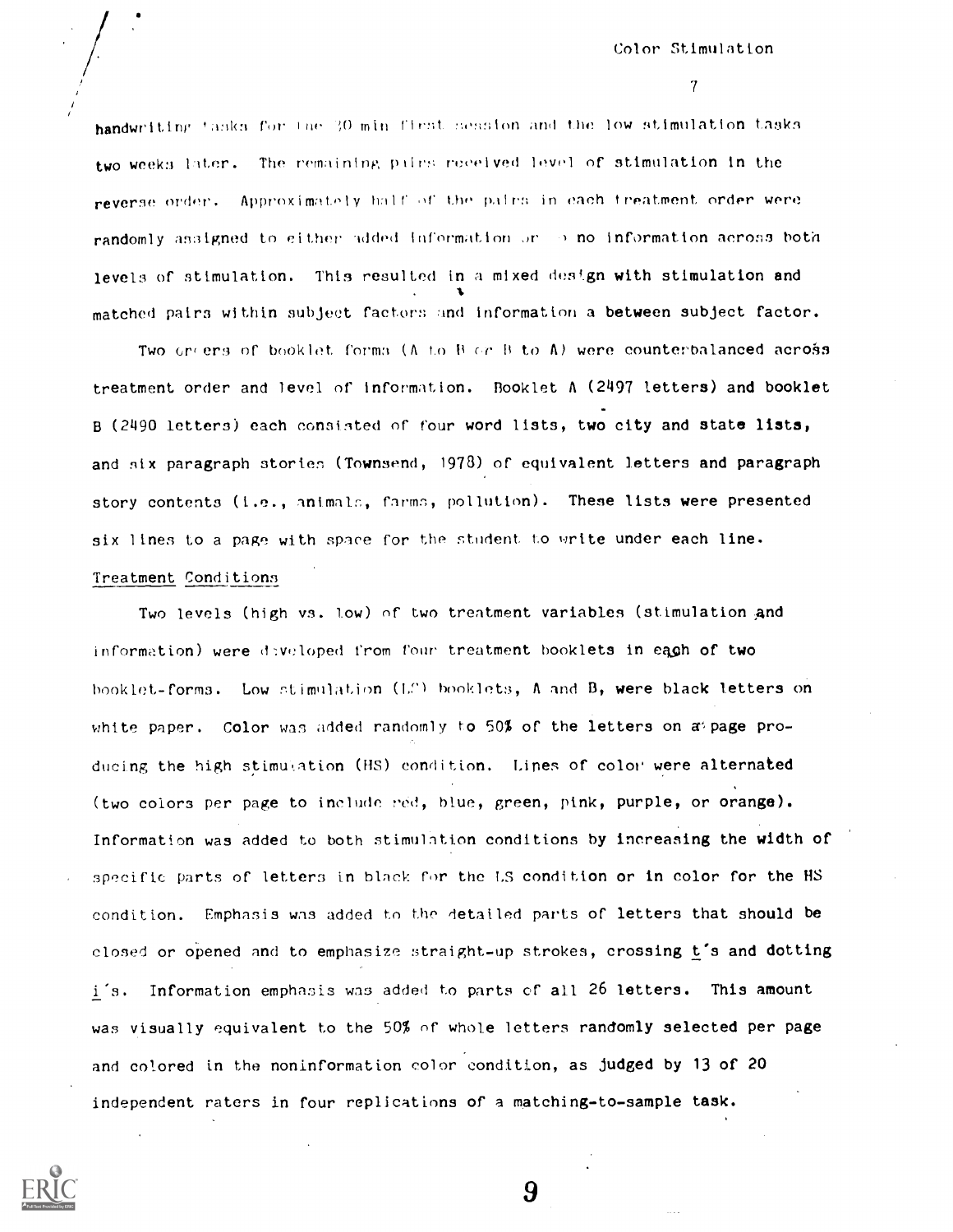### Measures

Performance. The first, middle, and last page completed in the 17 page booklets were reliably scored (intrinater agreement,  $r = .85$ ), using a total error score per page summed acrons 37 types of errors. Errors included omission of whole and parts of letters, substitution errors (Hopkins, Schutte, & Gorton, 1971), spacing, erasures (Lerer et al., 1979), failure to close or open specific letters, failure to use straight or rounded strokes, and unrecognizable letters (Newland, 1932). Also included were varying slant, capitalization errors, and writing off the line.<sup>3</sup> Lines of sample "treatment" print were covered with black tape, and pages were coded and shuffled; thus each handwriting sample could be scored blind to group and condition. The number of pages that a child completed was included is a measure of productivity.

Behavior. Movements included aliding movements of the buttocks and 45 Degree torso movements forwards or backwards (not to include arm or shoulder movements involved in working). Observers alternated their observations between members of a pair at 2 min intervals signaled through earphones. Interrater agreement was established at .87 by a second observer, also blind to groups and conditions, from a one-way mirror (110 x 110 cm) on the wall behind the students and the observer.

## Results and Discussion

A mixed design analysis of covariance (ANCOVA) was used to evaluate the between subjects effects of information (emphasis added to difficult letter parts or added randomly), and of order (color first followed by black-white or the reverse order), and the repeated factors of (a) stimulation (black-white vs. colored letters), (b) group (matched pairs of hyperactive, HA, and low active, LA, adolescents, and : ) time (first, middle, and last page completed).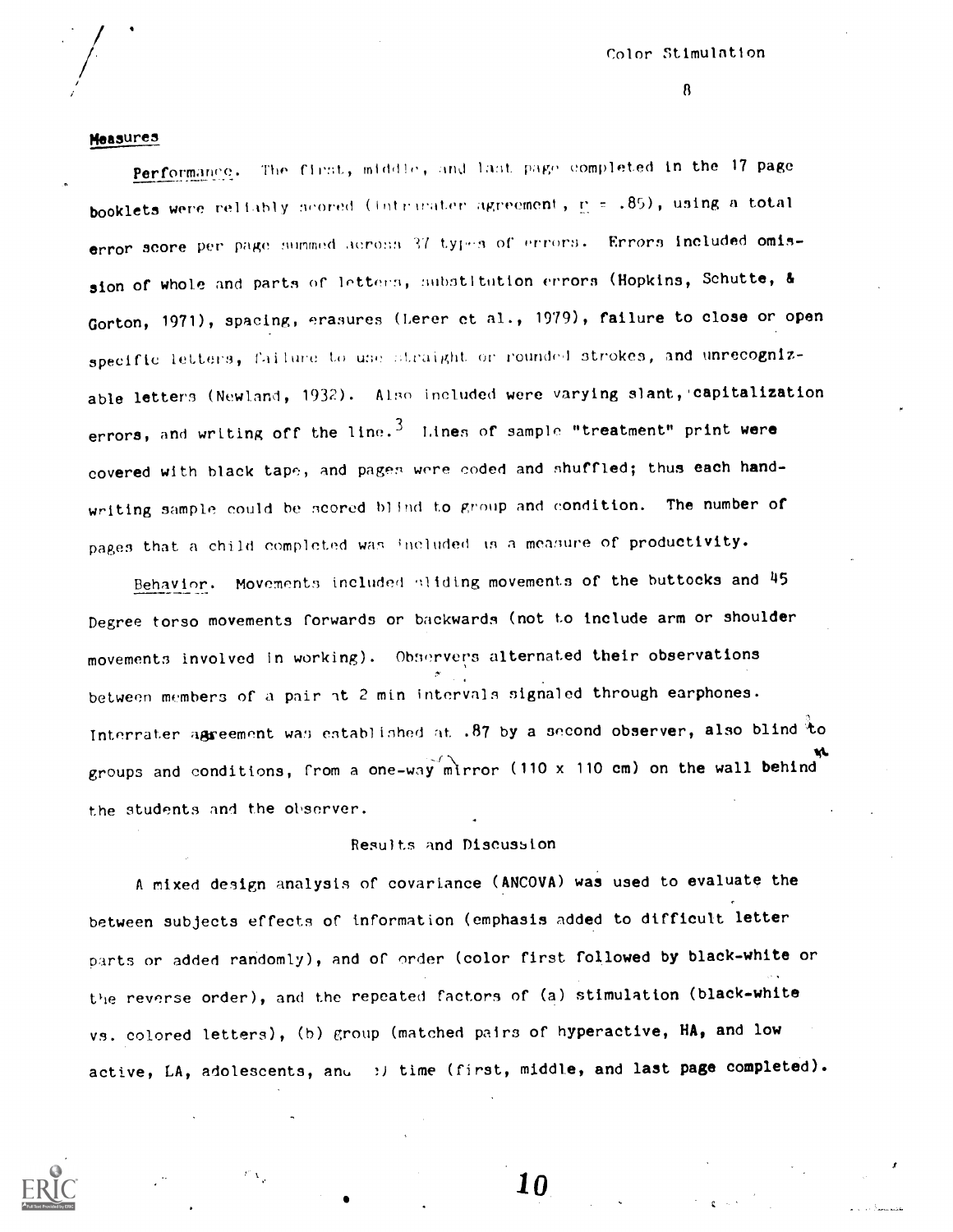$\Omega$ 

The data were analyzed uning the ANCOVA procedure, due to the observed differences between groups in IQ.

# Handwriting Performance

Errors. IQ differences between the HA and LA groups contributed enough to the variation in number of errors  $(\underline{F}(1, 11) = 4.40, p = .06)$  to justify using the covariate analysis as suggested by Douglas and Peters (1979). If the students were above average in IQ, they made somewhat more errors, so their mean was adjusted downward; while the mean for the below-average students was adjusted upward. This suggests that the rote nature of the task was somewhat problematic for the brighter students.

Hyperactive adolescents did not differ from controls in the number of handwriting errors,  $\underline{F}(1, 11) = 1.30$ ,  $\underline{p} > .05$ . This finding is not surprising as pairs were matched on initial ratings of handwriting. The task does, however, appear to be a valid todex of sustained attention for adolescent hoys since errors increased over time: first page errors, M = 23.1; middle, M = 29.7; and last page completed,  $M = 33.0$ ,  $E(2, 24) = 11.20$ ,  $E(2, 001$ .

A three-way stimulation by order by information interaction was significant,  $\underline{F}(1, 12) = 5.40$ ,  $\underline{p} < .05$ . This interaction is most easily interpreted as a change in performance from the first to the second session, because any stimulation by order interaction in this design is equivalent to a session effect. The data from this interaction have been rearranged and plotted in Figure 1 to demonstrate this effect. The interaction results from the fact that only one of the groups (no info-color first) failed to demonstrate a significant increase in errors from the first to the second session, as determined by Tukey's test: no info-color first, diff = 3.3, N.S.; no info-black first, diff = 4.0: info-black first, diff = 4.3; info-color first, diff = 11.0, all  $ps < .05$ .

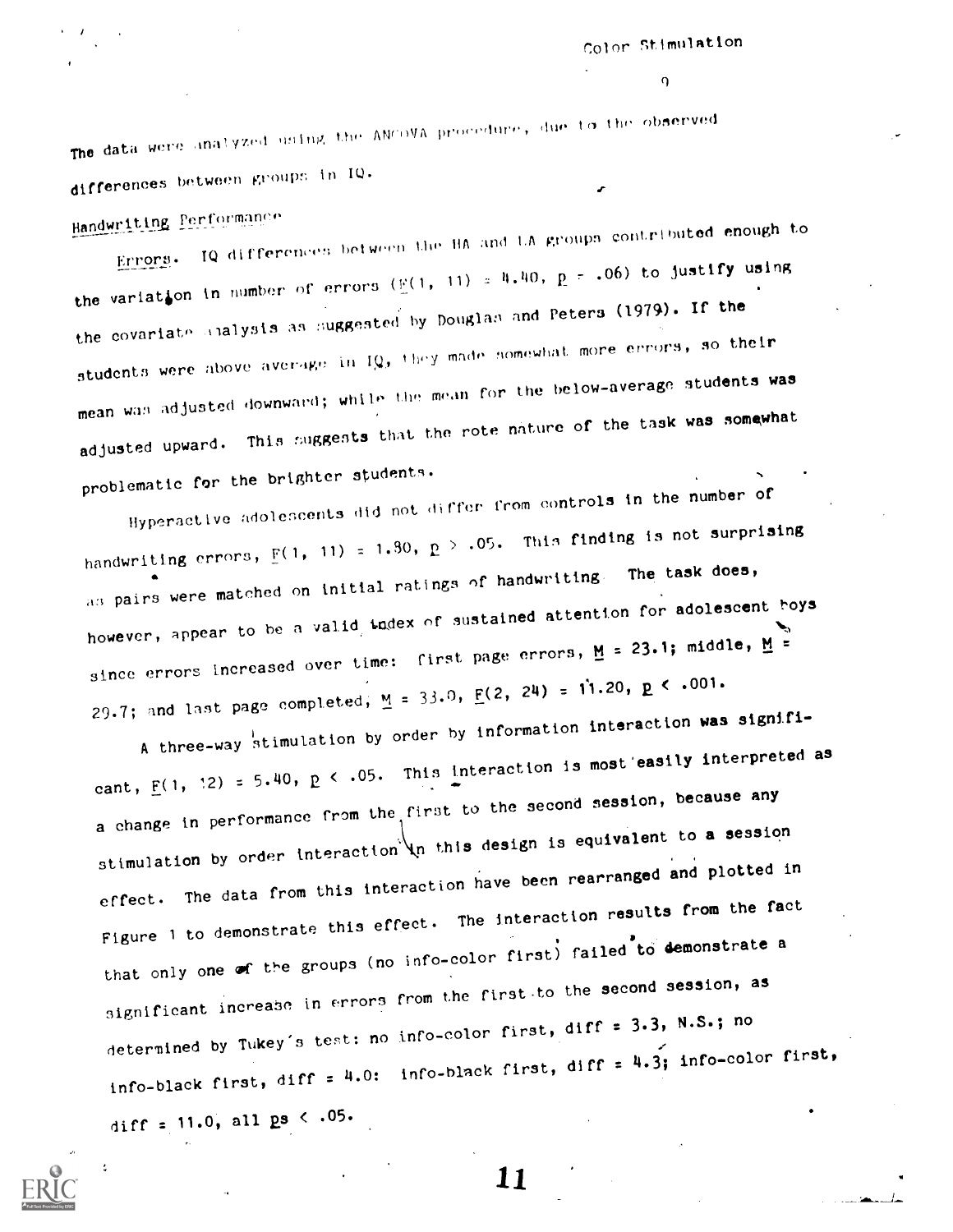Insert rigure 1 about here alum silicilise relevantumen met  $10$ 

A similar session effect was also produced by a significant two-way interaction between stimulation and order,  $E(1, 1.2) = 42.74$ ,  $P_1 \le .001$ . Main effects of stimulation ( $\underline{F}(1, 12) = 3.05$ ) and order ( $\underline{F}(1, 11) = h.45$ ) as well as a stimulation by information interaction (F(1, 11) < 4.45) may have contributed to the three-way interaction described above, but none of these trends was statistically significant.

The main finding of theoretical interest in this analysis was that the error rate for the hyperactive and low active groups was differentially affected by color stimulation and time on task, as indicated by a significant group by stimulation by time interaction,  $E(2, 24) = 3.63$ ,  $p < .05$  (see Figure  $2)$ .

Insert Figure 2 about here

Post hoc comparisons indicated that HA adolescents made more errors on the first page with black letters (b) than with color-added (c) letters  $(\underline{M}_{\text{b}} = 27.4^{\text{h}})$ ,  $\underline{M}_{\text{c}} = 20.4$ , diff = 7.0,  $\underline{p} < .01$ ). Similar differences were observed in mid performance for HA adolescents  $(M_b = 33.1, M_c = 25.9,$ diff : 7.1,  $p \le .01$ ; but by the last page, the novelty effects of color stimulation had washed out  $(M_b = 33.6, M_c = 34.1, diff = .6, p > .05)$ . No differences in error rate for controls attributable to color stimulation were observed at any of the three time periods (all ps > .05).

The order that stimulation was presented affected HA adolescents differently from LA adolescents,  $E(\vec{1}, 11) = 5.42$ ,  $E \le .05$ . The group of HA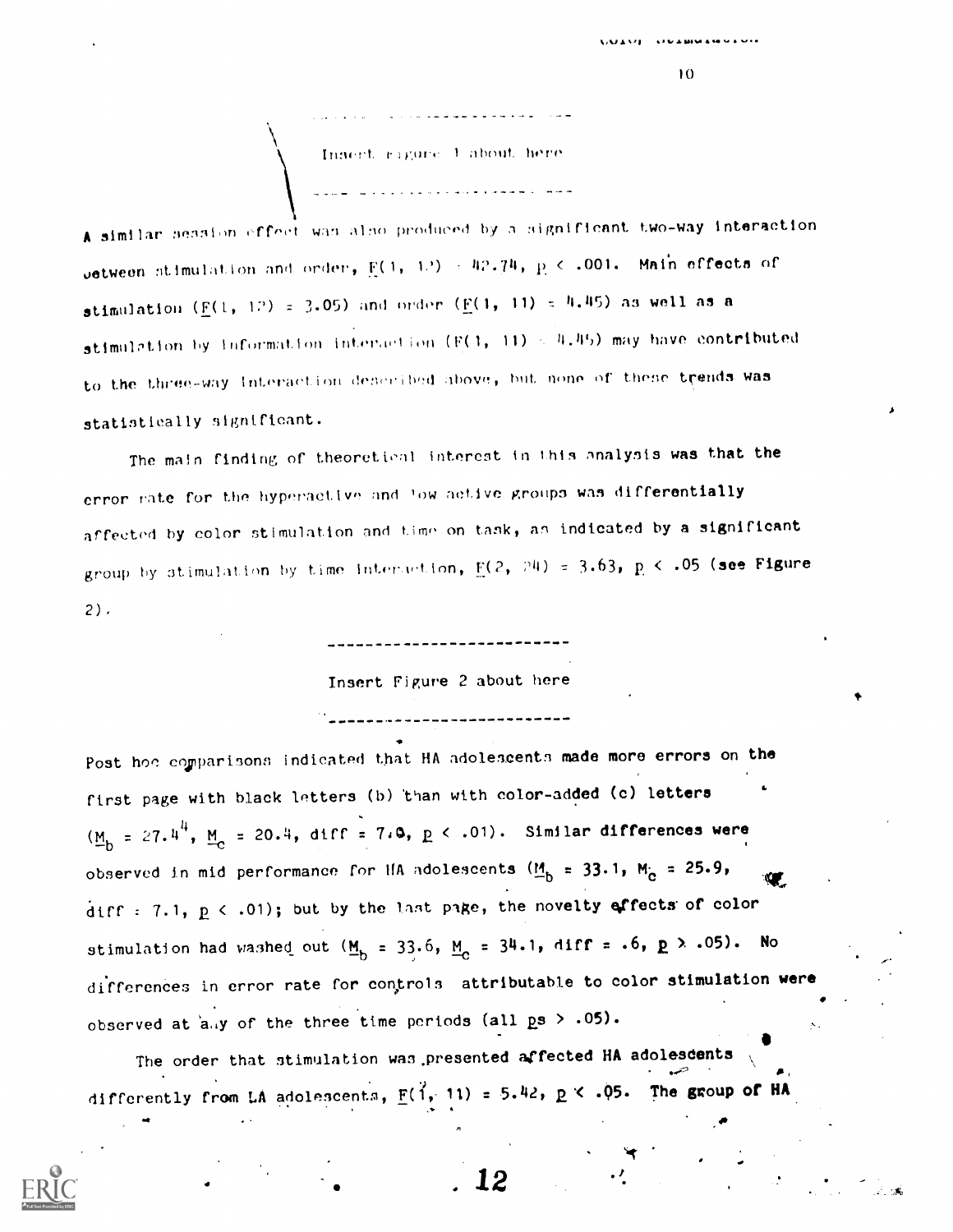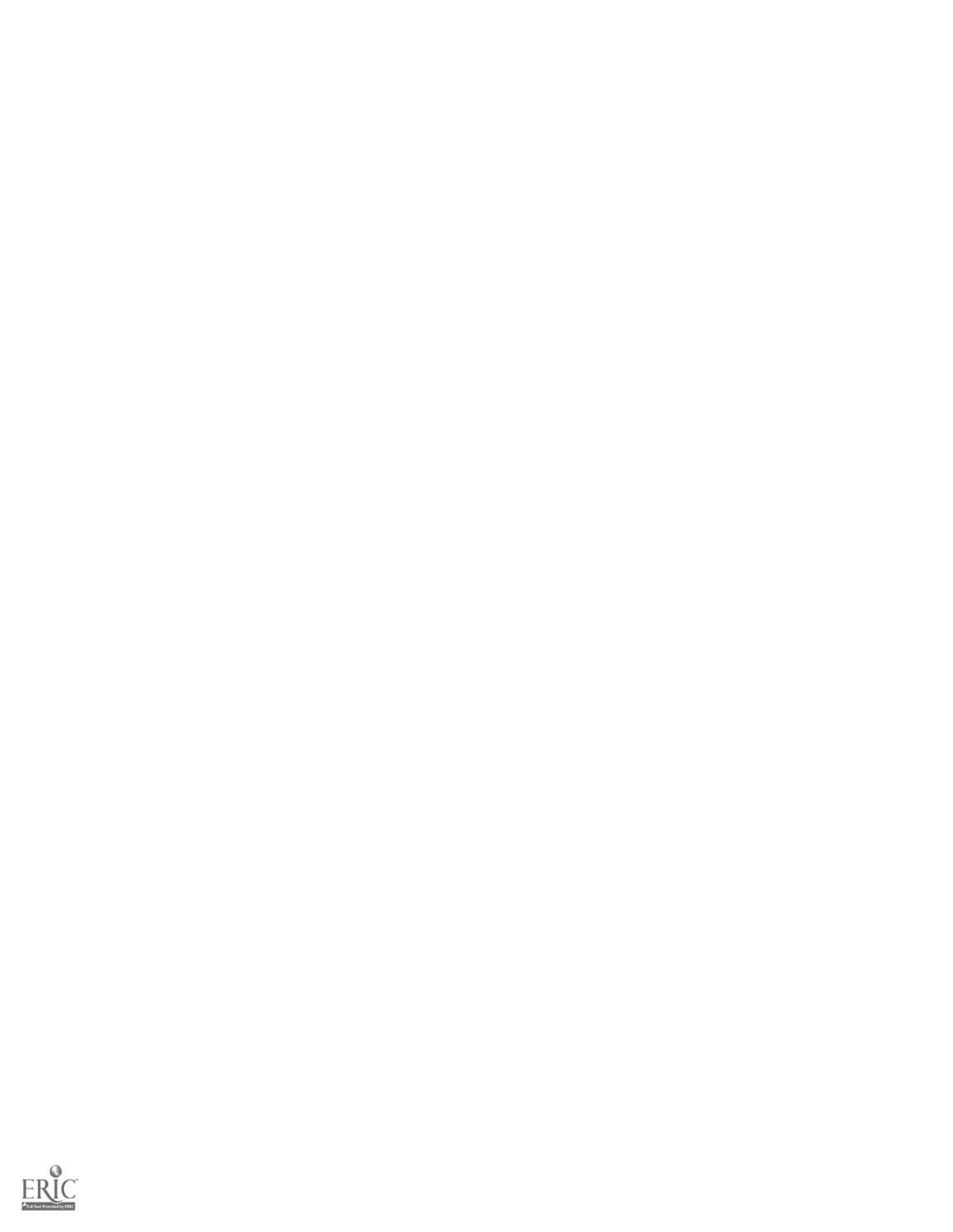adoles:ents that hid color first session and black second (c-b) made more errors  $(M - 36.9)$  than the HA group that had black letters first and color  $s$  cond (b-c) ( $M = 21.3$ ) relative to the performance pattern of the controls  $(\underline{M}_{c-b} = 28.3)$   $M_{b-c} = 27.9$ ). Post hoc analyses found no significant differences among any of these means (all  $ps > .05$ ). The difference in errors pooled across information conditions between the HA students who received black first and color second and those that received color first and black second was the largest of the mean differences (diff = 15.6). Although this difference was not significant, it may indicate a carryover effect for the HA Children that did not occur for the control children.

Productivity. The number of pages that each child completed was analyzed using a four-way mixed design ANCOVA with information and order the between <sup>4</sup> subject factors and with group (matched pairs of HA or LA children) and stimulation (color vs. black letters) the within-subject factors. This analysis also demonstrated  $\overline{dR}$  effect of the covariate,  $\underline{F}(1, 11) = 6.69$ ,  $p \le .05$ .

The main finding in this analysis was a stimulation by order interaction,  $F(1, 12) = 15.54$ ,  $P < .01$ . As previously indicated, a stimulation by order interaction can be interpreted in this design as a session main effect. An increase in productivity was observed from the first to the second session for all students, which is similar to the increase in the number of errors observed from the first to second session. Overall, productivity was a relatively insensitive measure, probably because of ceiling effects (i.e., several children completed all of the pages with as much as 5 min remaining).

Correlational analyses suggested that handwriting productivity was positively related to IQ ( $r(32) = .47$ ,  $p \le .01$ ); that is, children with higher

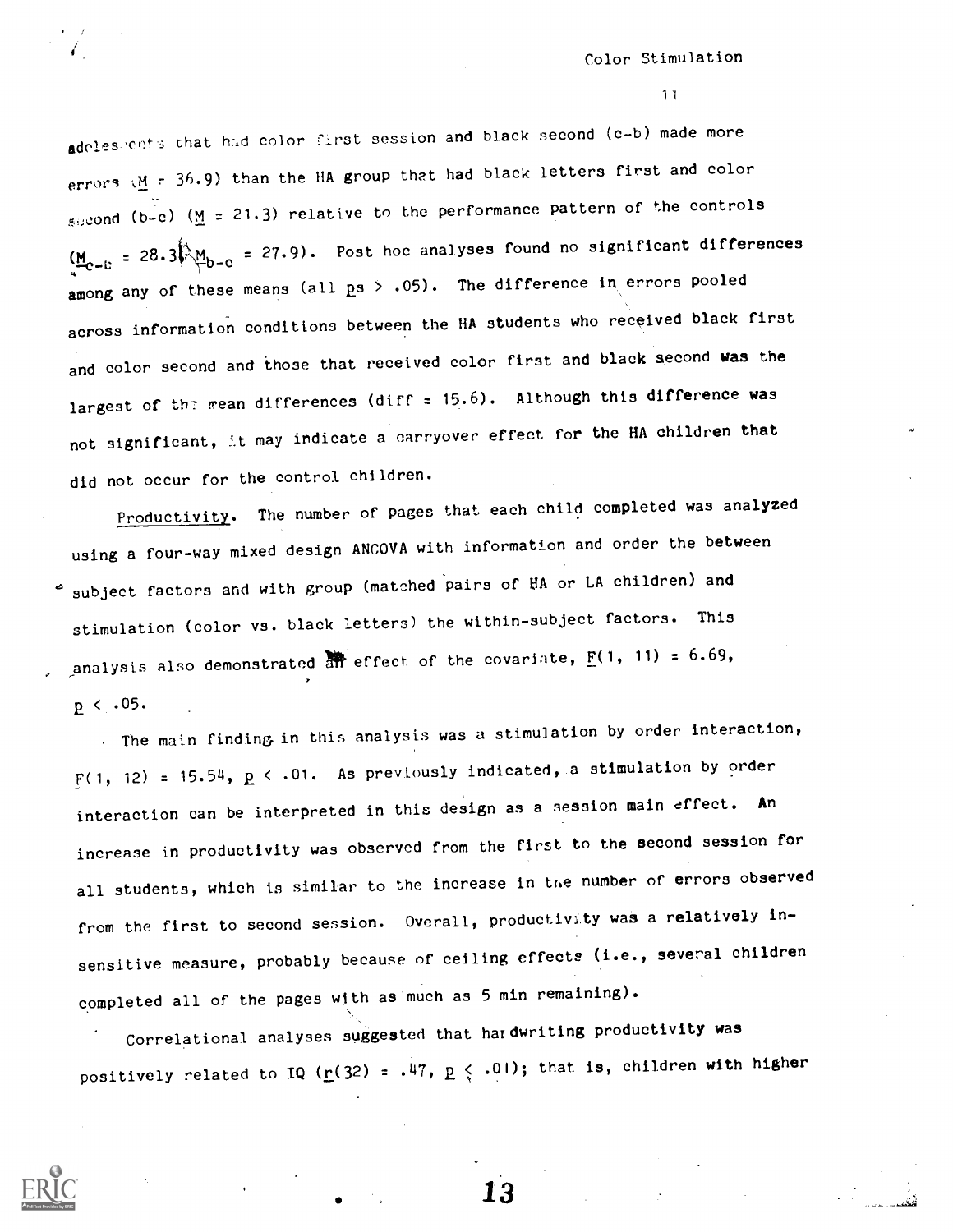

IQ scores completed more pages. Additionally a low moderate negative corre-<br>Nuclisity and activity **lation**  $(r(32) = -.38, p \le .05)$  between written productivity and activity  $\frac{1}{2}$ **lation** (r(32)  $-$  -  $\frac{1}{2}$   $\frac{1}{2}$ <br>**dependent complished** that children who exhibited more gross body-movement complished demonstrated the handwriting tasks requiring fine motor skills. Thus these two<br>less work on the handwriting tasks requiring fine motor and around motor types of motor behavior were somewhat incompatible. Increases in gross motor activity and productivity were not, however, related to quality of the work completed as indicated by the lack of a significant association on this task between errors and activity ( $r(32)$  = -.03) and between errors and productivity,

 $r(32) = 127$ .<br>Activity. A relation between IQ and torso activity was not demonstrated  $(r^{2})$  = -.20,  $p > .05$ , thus the covariate was dropped from this analysis. Activity was analyzed using a five-way mixed ANOVA (Info x Order x Group x Stimulation x Time). The stimulation by information interaction was significant,  $E(1, 12) = 11.03$ ,  $E \leftarrow 01$ . For both groups the effects of added color stimulation on activity depended on whether information was added. Follow-up analyses suggested that color-added information resulted in significantly less movement ( $M_c$  = 3.4) than when information was added in black ( $M_b$  = 5.1, diff = 1.7,  $p \le .01$ ). Mean activity differences in the noninformation condition were not demonstrated  $(M_c = 4.2, M_b = 3.9, p > .05)$ . The increase in torso movements for all students observed in the black information condition relative to color can be attributed to the fact that emphasis added in black to black letters may have actually changed the relevant features of some of the letters (see Figure 3). Whereas emphasis added in color highlighted the relevant features. Thus, the children in the black emphasized condition were reported by observers to lean back, speculatively in order to examine the letters from a different vantage point.

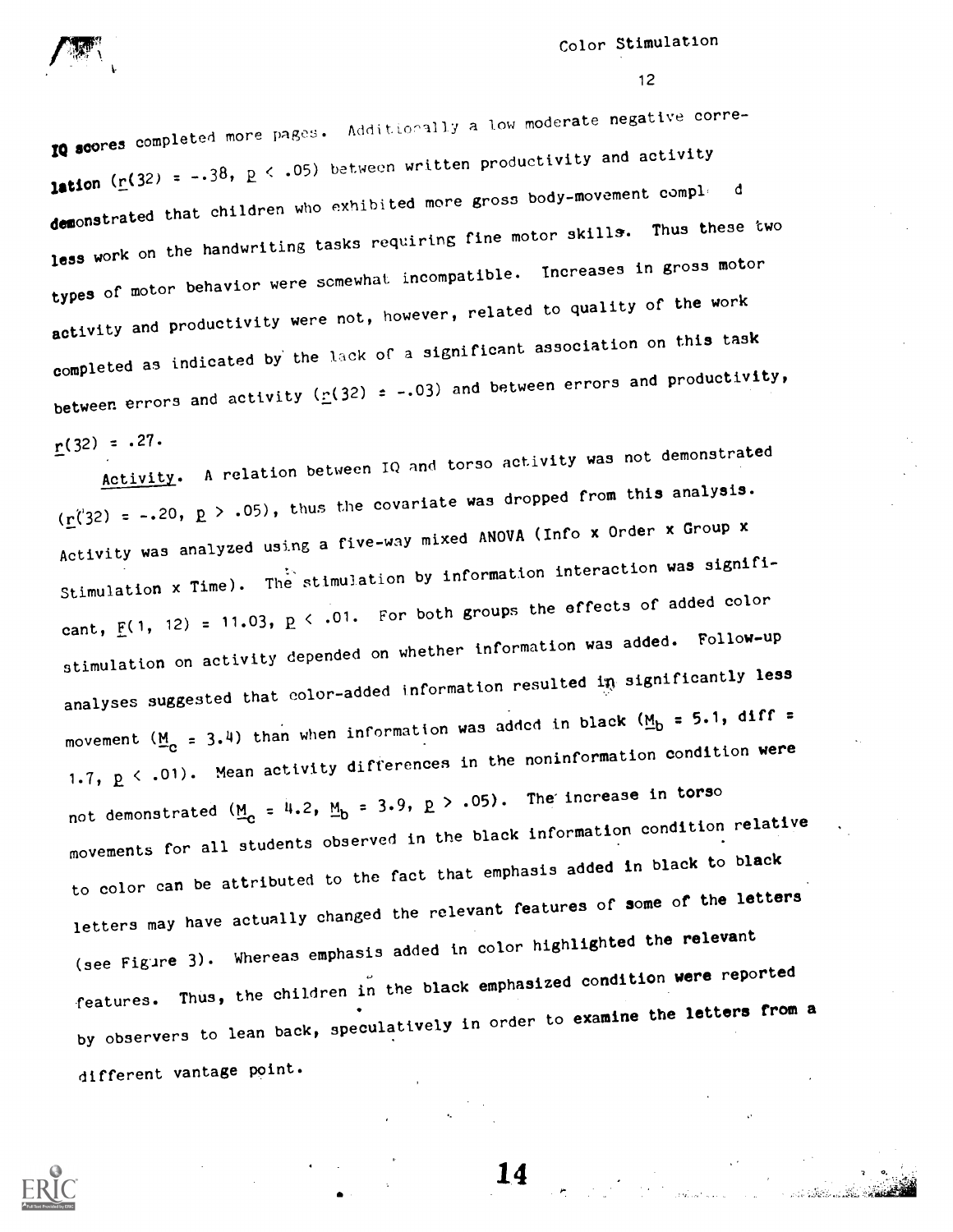Insert. Figure 3 about here ----------------

Although there were no overall group differences in the amount of this type of activity, a group by information interaction suggested that the level of information affected HA adolescents differently from controls,  $\mathbb{F}(1, 12)$  = 6.25, p < .05. Follow-up mean comparisons indicated no significant activity differences between the HA adolescents ( $M = 4.6$ ) and the LA adolescents ( $M =$ 3.9) in the high information condition. However, in the low information condition pooled across color and black conditions, there was significantly less activity for the HA adolescents than for the LA adolescents ( $M_{HA}$  = 3.2,  $M_{LA}$  = 5.0, diff = 1.8,  $p \le .05$ ). It may be that in responding to the physical, noninformational aspects of stimuli, HA children inhibit actruity relative to controls.

Differences between groups were also influenced by the order in which they received color and black letters, as indicated by a significant group by order interaction,  $F(1, 12) = 5.07$ ,  $p \lt .05$ . Post hoc analyses suggested that this effect was produced by the excessive activity of the LA adolescents across the color-first black-second condition. The LA adolescents were significantly more active in this condition than the HA adolescents ( $M_{LA}$  = 5.5,  $M_{HA}$  = 3.8, diff = 1.7,  $p \lt .05$ ).

### Conclusions

 $\mathbf{1}$ 

Added intratask color stimulation has been found to improve the performance of hyperactive children but not controls during laboratory sustained attention tasks, similar to the effects observed for hyperactive children from stimulant drugs. The present study tested the generality of these findings to a copying task and to<sub>s</sub>attention problem adolescents. The advantages of using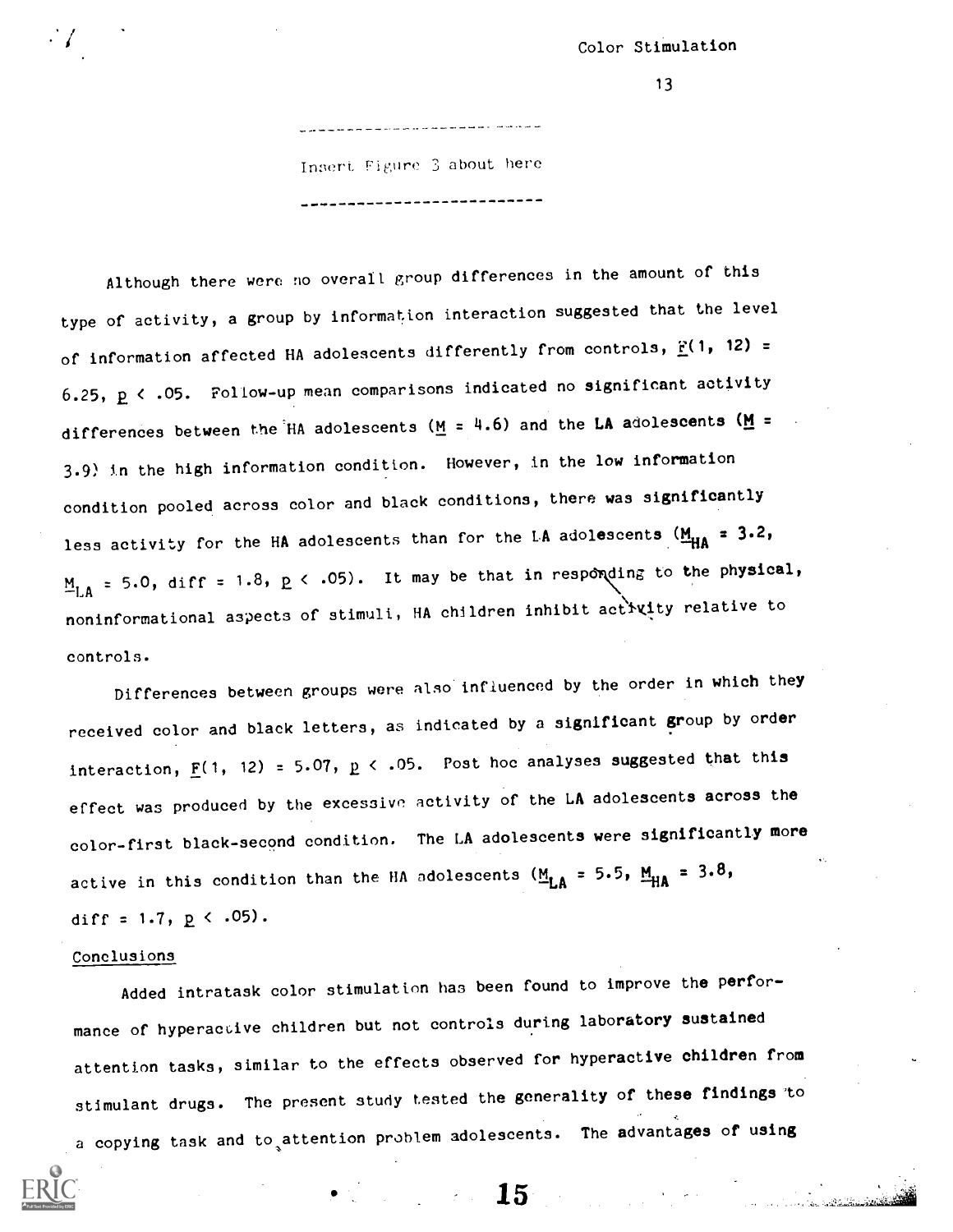oolor stimulation over psychotropic some  $H_{\text{full}}$ ants included the possibility of (a) including a normal control group, (b) determining an educational trea' :ent for older students, (c) adding information to stimulation, and (d) using a noninvasive of the model of thus focus attention but also could be added to increase increase noninvasive treatment. Stimulation could be added not only to temporarily attentional scanning of relevant task cues.

Group differences in errors, productivity, and activity were not found. These findings were attributed to the baseline performance matching procedure used in the present study and to the fact that attention problem adolescents are not characterized by activity excesses. Additional Additionally it may have been that testing adolescents in pairs provided social stimulation, competition, or increased motivation that modulated overall differences. Even though groups were equated on a number of performance variables, differential group performance responses to added color stimulation were observed.

The main findings of this investigation that support theoretical predictions were that color-added stimulation reduced errors for gredission.<br>attention-problem adolescents but had little effect on the performance of handwriting-matched controls. These findings are consistent with those examining color effects on laboratory types of sustained attention tasks. Evidence that the copying task in the present study was assessing sustained attention was indicated by an overall increase in errors over time and session. This is similar to performance on sustained attention tasks (Douglas, 1974; Zentall, 1982) and different from tasks assessing learning (i.e., in which deceases in errors occur over time, see for example, Zentall, Zentall, & Booth, 1978). The order that students experienced their colored tasks (first or second) was also a moderating variable. The attention-problem children made more errors and the controls were more active when the first task was colored

16

Ò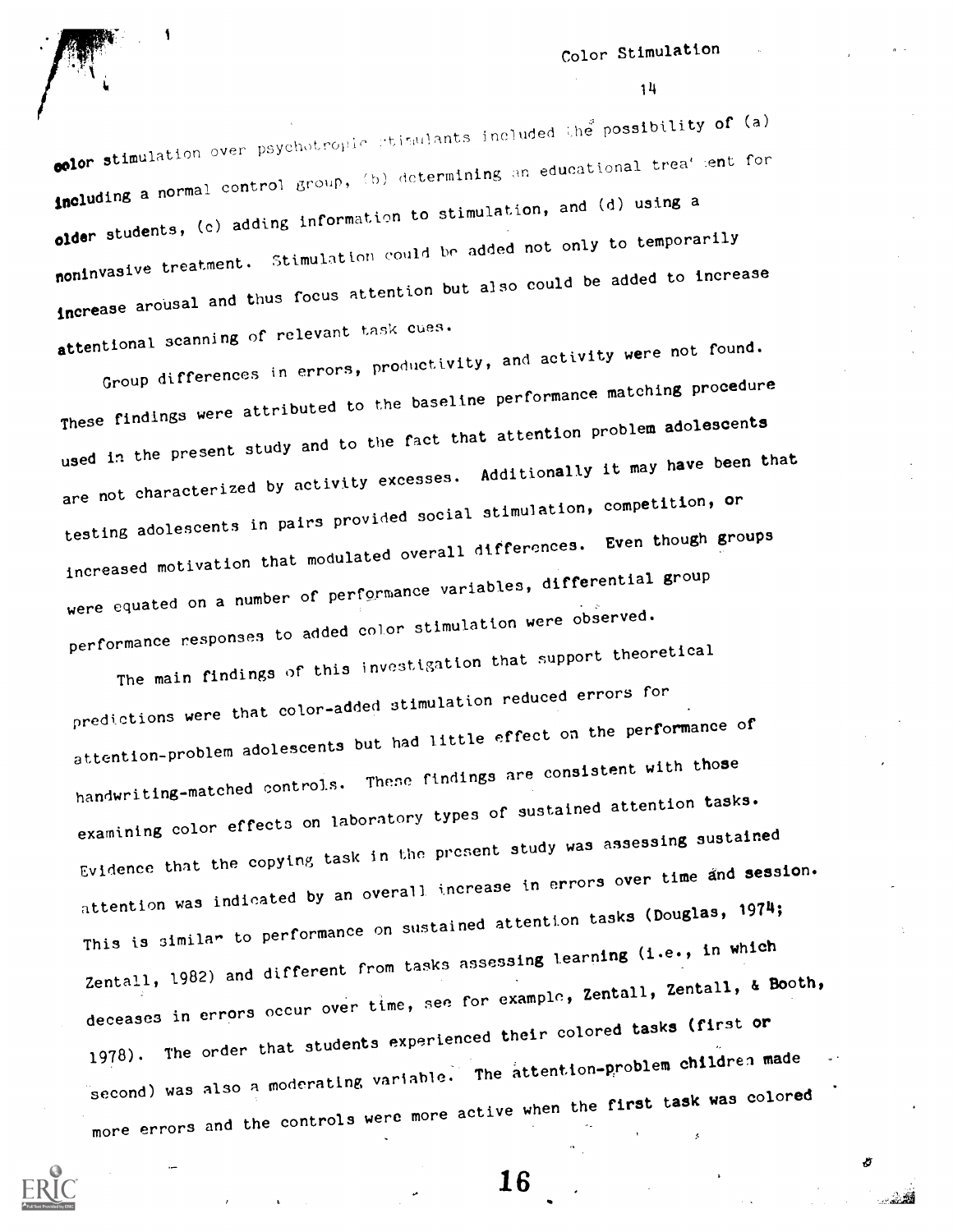# Color Stimulation

15

and the second war o in the color-second order. The better respo**nse** in the color secold or ler may be attributable to the fact that the color stimulation offset the decline in task and context novelty that naturally occurs in a second session. Why one group initially responded with increased activity and the other with increased errors is not readily interpretable unless the type of activity assessed in this study and demonstrated by controls was not disruptive (i.e., was an attempt to more carefully inspect the letters by leaning back).

Effects of added information on performance were not demonstrated, due perhaps to the fact that (a) this was already an overlearned skill for this age group or (b) the students were not verbally cued that the parts of the letters that were emphasized were important for legibility. Information effects were observed on activity scores. All of the children were more active when the emphasis was black rather than colored, and the attention-problem adolescents were less active than controls in the absence of any letter emphasis. Thus it is possible that the activity observed was in response to task-difficulty, occurring (a) for both groups when the black detailed parts may have altered the overall letter shape, and (b) for the attention-problem children relative to controls with any detailed emphasis on parts of letters.

In summary, these data do not support the use of stimulation to emphasize relevant detail in rote copying tasks. The use of color to emphasize relevant cues may be useful with tasks that involve new learning rather than sustained attention. The dation, however, provide support for the use of intratask<br>control adelescents. This stimulation to reduce errors for hyperactive but not control adolescents. treatment is especially useful during the performance of attentional tasks and tasks that are not selectively more difficult for this group (i.e., when groups are matched on baseline measures).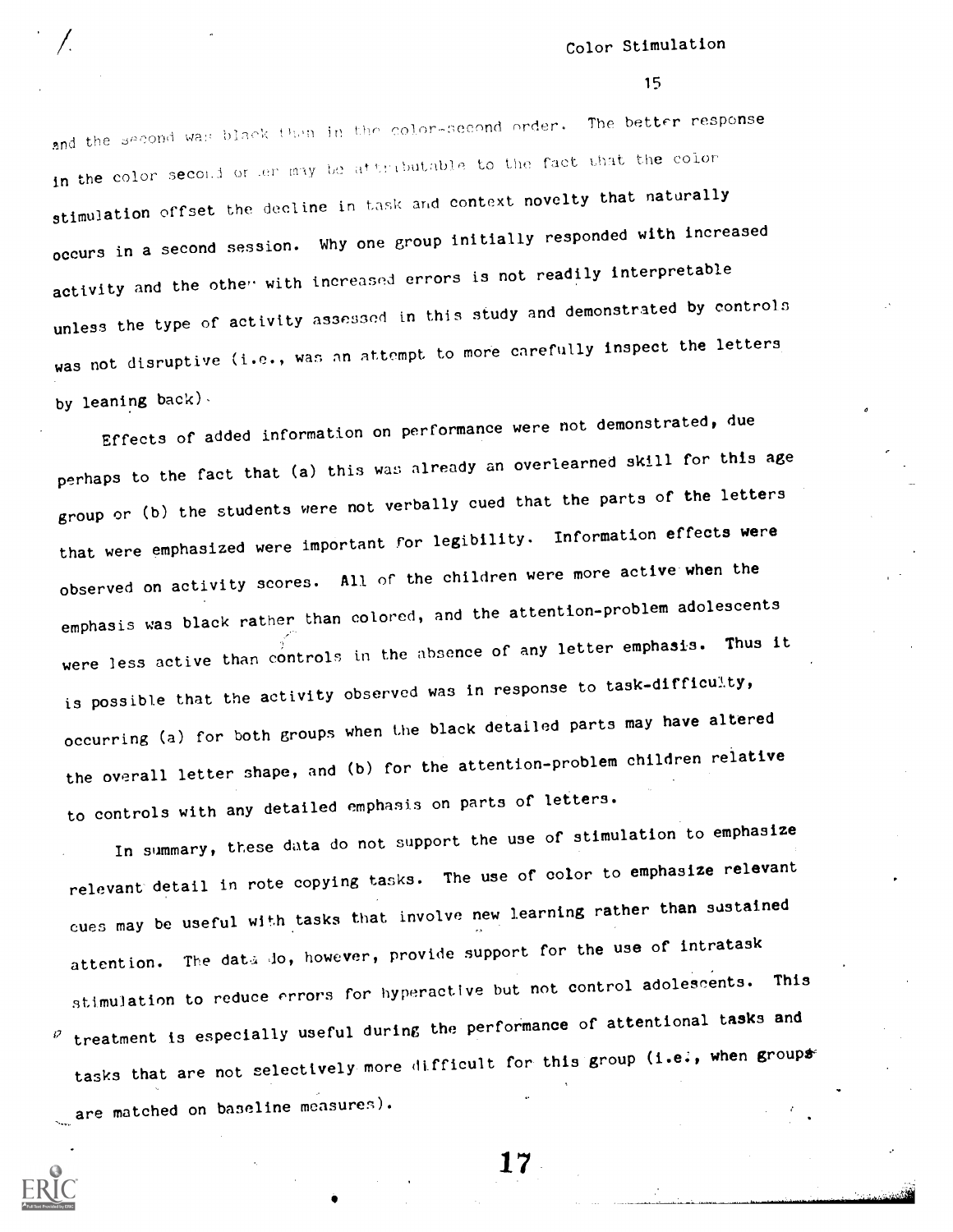## Color Stimulation

16

 $\mathcal{L} = \mathcal{L}$ 

## Author Notes

This research was supported by a National Institute of Mental Health Grant MH32282 and to the first author.

Requests for reprints may be sent to Sydney S. Zentall, Purdue University, West Lafayette, Indiana 47907.



 $Q^{\prime}$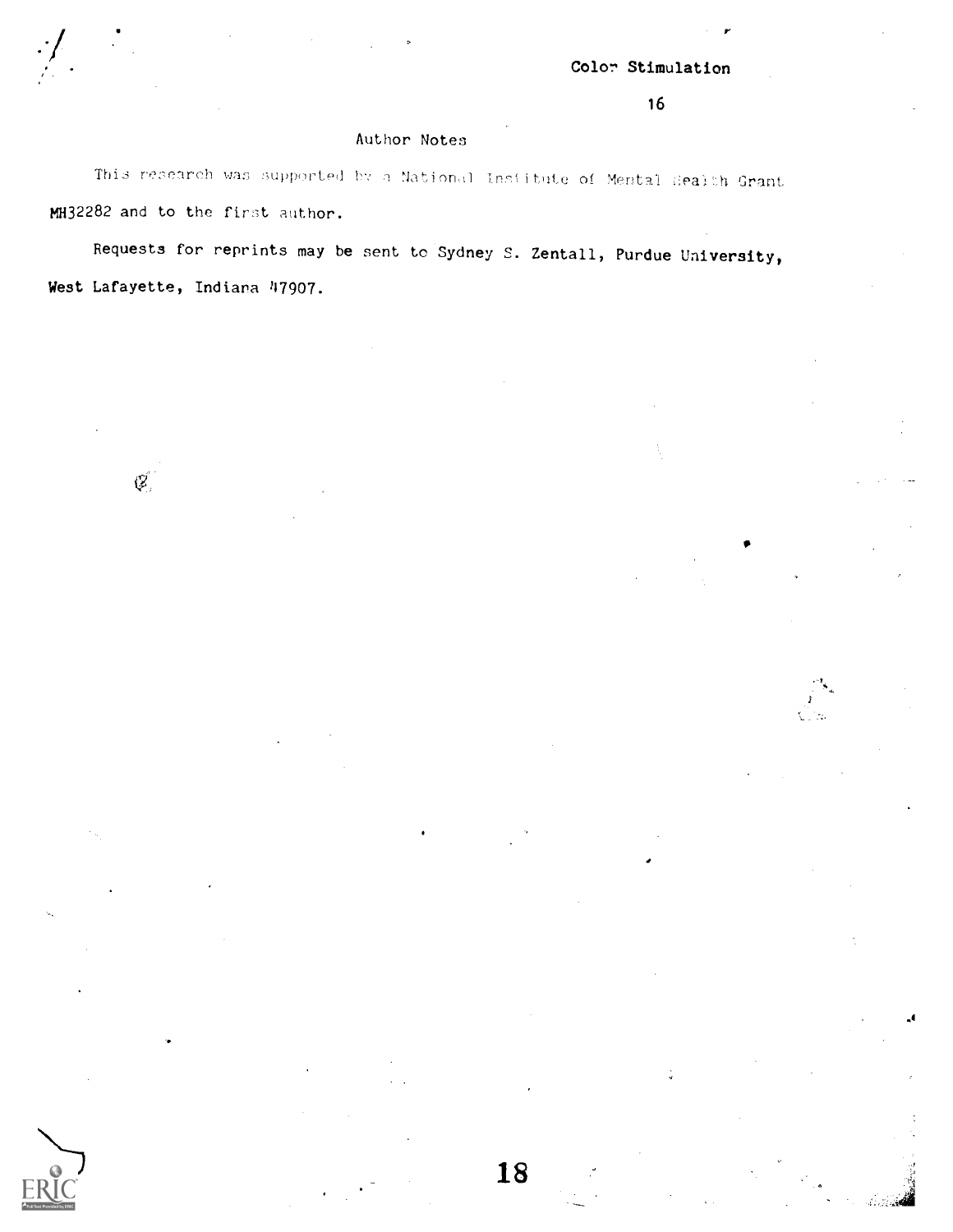Color-Stimulation

## Footnotes

- 1. For the 69 adolescent boys the Conners mean score was  $4.9$ ,  $SD = 5.9$ , and the high Conners group was 1 Sp above this mean.
- 2. A raw score of 6 was equivalent to a scaled score of 9 out of 20 for students 14 to 14.5 years of age.
- 3. Copies 3f each type of error can be obtained from the first author and include the ten most common cursive writing errors made by students (Newland, 1932)
- 4. Means of the nonrepeated factors and group factor were adjusted by the covariate.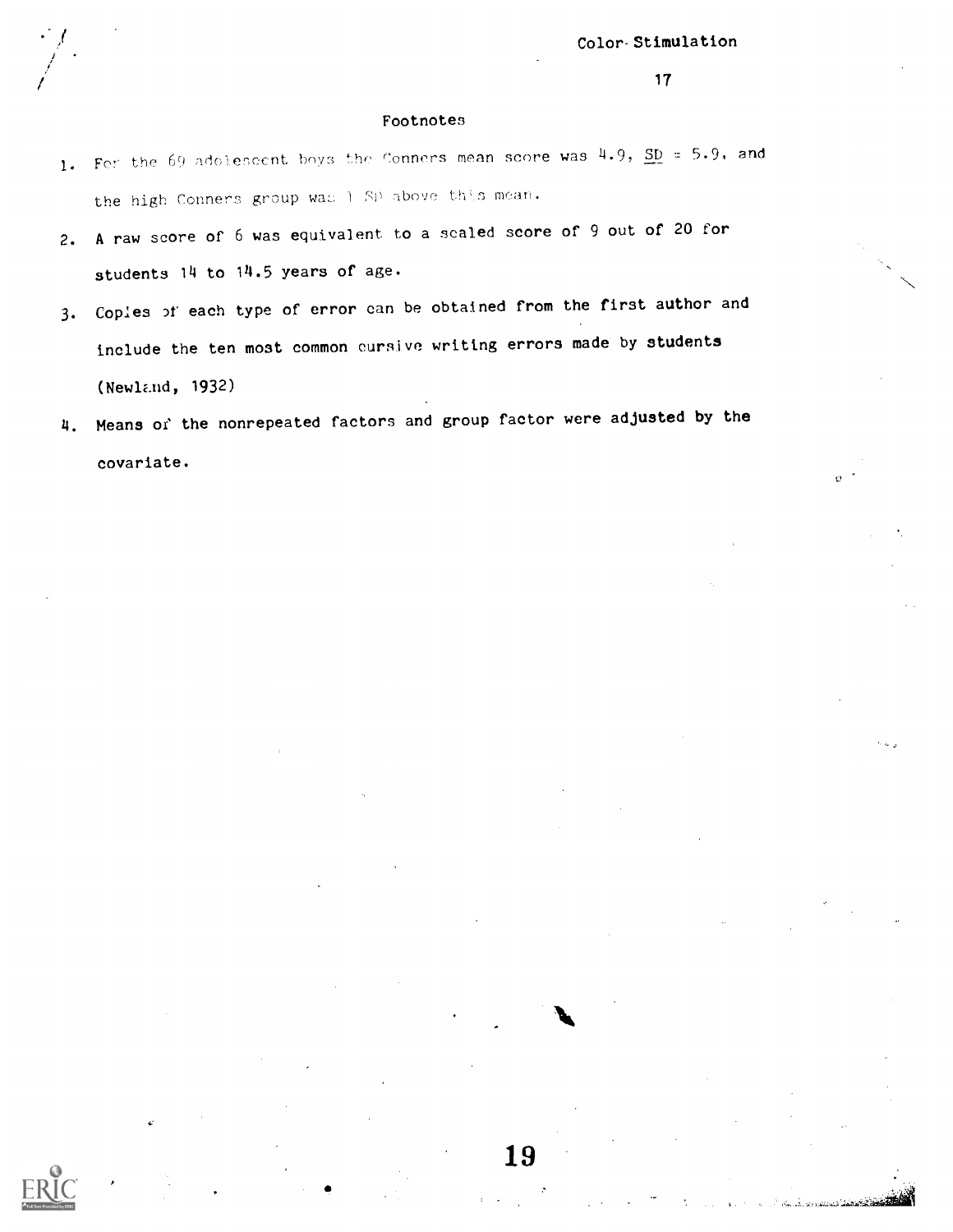### References

 $\mathbf{I}$ 

Aman, M. G.  $(1980)$ . Psychotropic drugs and learning problems  $-$  A selective review. Journ. 1 of Learning Pisabilities, 13, 27-97.

Barkley, A. (1677). A review of stimulant drug research with hyperactive

children. Journal of Child Esychology and Psychiatry, 18, 137-165. Barlow, A. (1977). A neuropsychological study of a symptom of minimal brain

dysfunction: Distractibility under levels of low and high stimulation. Unpublished doctoral dissertation, Ontario Institute for Studies in Education.

Berlyne, D. E. (1960). Conflict, arousal and curiosity. New York: McGraw-Hill.

Brown, F. (1977). The Hobbyist. In J. B. Hogins (Ed.), Literature: A collection of mythology and folklore, short-stories, poetry, and drama (2nd ed.). Chicago: Science Research Associates.

- Conners, C. K. (1973). Rating scales for use in drug studies with children. Psychopharmacology Bulletin, (Special Issue: Pharmacotherapy of children), 24-84.
- Davids, A. (1971). An objective instrument for assessing hyperkinesis in children. Journal of Learning Disabilities, 4, 35-37.
- Douglas, V. (1974). Sustained attention and impulse control: Implications for the handicapped child. In J. A. Swets & L. L. Elliot (Eds.), Psychology of the handicapped child. Washington: U.S. Government Printing-Office. Douglas, V. I., & Peters, K. G. (1979). Toward a clearer definition of the attentional deficit of hyperactive children. In G. A. Hale and M. Lewis (Eds.), Attention and the development of cognitive skills. New York: Plenum Press. <sup>2</sup>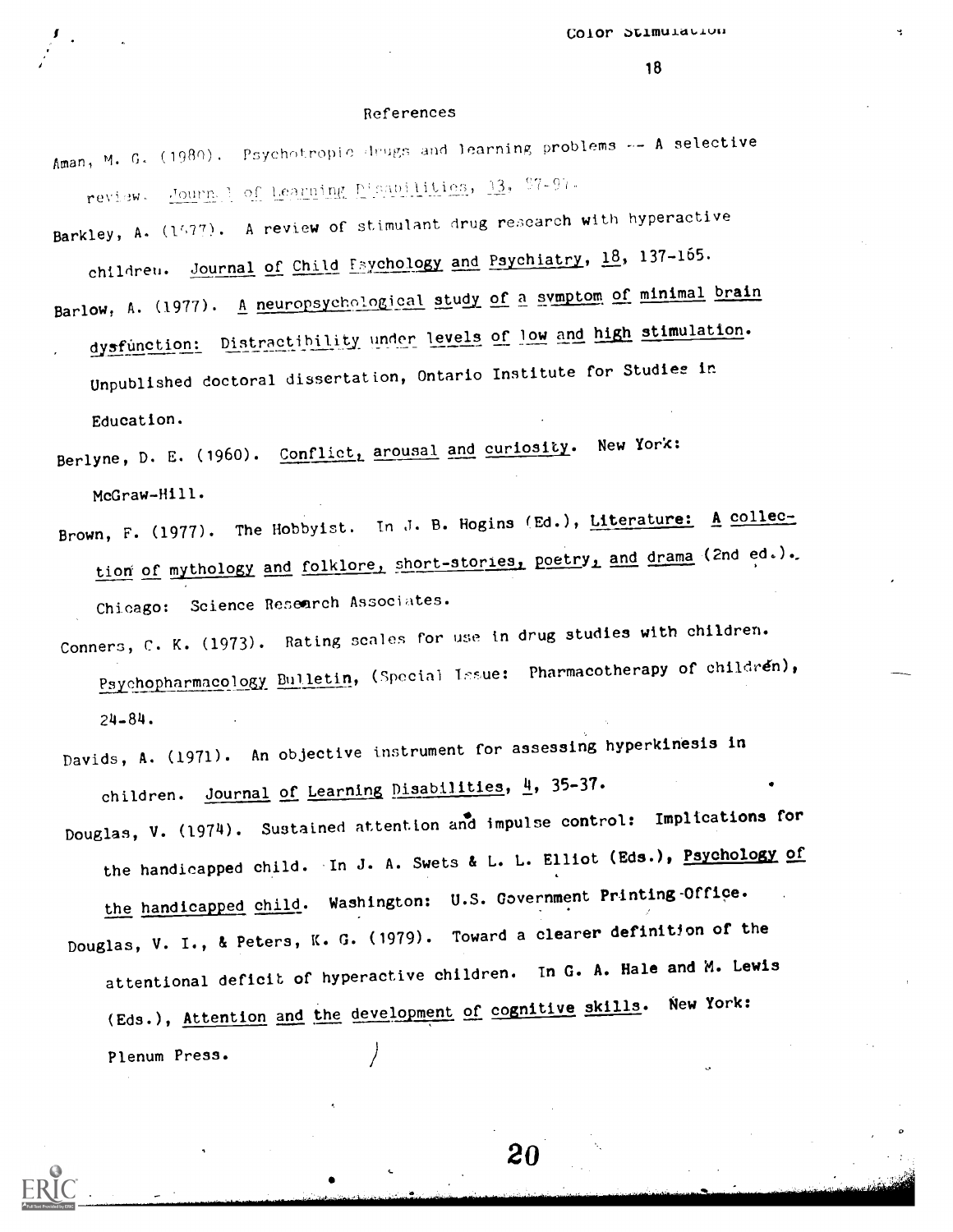Hammill, D., & Larsen, S. (1978). Test of Written Language Austin, Texas:

 $Pro-zu$ . Hockey, G. Participation ncise in diterrional delectivity. Quarterly Journal of Experimental Psychology, 22, 23-36.

- Hopkins, B. L., Schutte, R. C., & Garton, K. L. (1971). The effects of access to a playroom on the rate and qualiry of printing and writing of first and second grade students. Journal of Applied Behavior Analysis, 4, 77-87. Hoy, E., Weiss, G., Minde, K., & Cohen, N. (1978). The hyperactive child at adolescence: Cognitive, emotional, and social functioning. Journal of Abnormal Child Fsychology, 6, 311-324.
- Knights, R. M., & Hinton, G. G. (1968). The effects of methylphenidate (Ritalin) on the motor skills and behavior of children with learning problems. Journal of Nervous Mental Disorders, 148, 643-653.
- Lerer, R. J., Artner, J., & Lerer. M. P. (1979). Handwriting deficits in children with minimal brain dysfunction: Effects of methylphenidate and placebo. Journal of Learning Disabilities, 12, 450-455.
- Lerer, R. J., Lerer, M. P., & Artner, J. (1977). The effects of methylphenidate on the handwriting of children with minimal brain dysfunction. Journal of Pediatrics, 91, 128-136.
- Newland, E. (1932). An analytic study of the development of illegibilities in handwriting from the lower grades to adulthood. Journal of Educational Research, 26, 249-250.
- Olmedo, E. L., Kirk, R. E., & Suarez, E. M. (1973). Effects of environmental order variation on arousal during virgilance performance. Perceptual and Motor Skills, 36, 1251-1257.

21

L

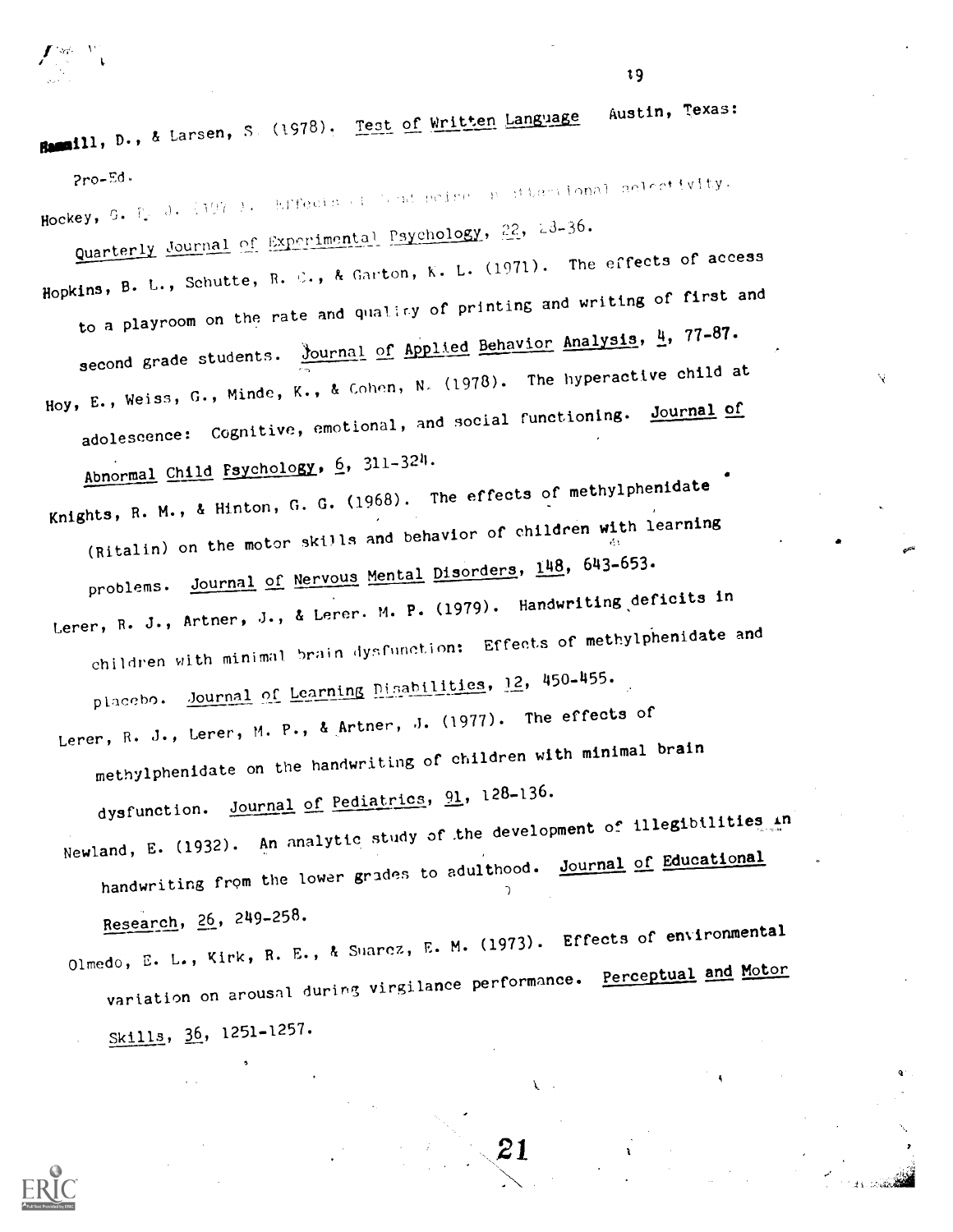Rugel, R. P., Cheatam, D., & Mitchell, A. (1978). Body movement and inattention in learning disabled and normal children. Journal of Abnormal

Child Psychology, 325-337.

Schain, R. J., & Reynard, C. L. (1975). Observ vations on the effects of a  $\sim$ central stimulant drug (methylpheni.date) in children with hyperactive behavior. Pediatrics, 55, 709-716.

Townsend, R. M. (1978). Looking Ahead, Imaginary line handwriting. Austin,

Texas: Steck-Vaughn Co, Whalen, C. K., Henker, B., & Finck, D. (1981). Medication effects in the classroom: Three naturalistic indicators. Journal of Abnormal Child Psyc<u>ohlogy</u>, <u>9</u>, 419-433.

Zentall, S. S. (1975). Optimal stimulation as theoretical basis of hyperactivity. American Journal of Orthopsychiatry, 45, 549-563. Zentall, S. S. (1982). Intratask stimulation: Effects on vigilance and

concept performance and activity of hyperactive and nonhyperactive children. Manuscript submitted for publication.

Zentall, S. S., & Barack, R, S. (1979). Rating scales for hyperactivity: Concurrent validity, reliability, and decisions to label for the Conners and Davids abbreviated scales. Journal of Abnormal Child Psychology, 7,

1,9-190.<br>Zentall, S. S., Gohs, D. E., & Culatta, B. (1983). Language and activity of hyperactive and comparison presence preschoolers in a listening task. Exceptional Children, 50, 255-266.

 $\frac{3}{2}$   $\frac{3}{2}$   $\frac{3}{2}$   $\frac{3}{2}$   $\frac{5}{2}$   $\frac{5}{2}$   $\frac{5}{2}$   $\frac{7}{2}$   $\frac{8}{2}$   $\frac{2}{2}$   $\frac{10}{2}$   $\frac{3}{2}$   $\frac{10}{2}$   $\frac{10}{2}$   $\frac{10}{2}$   $\frac{10}{2}$   $\frac{10}{2}$   $\frac{10}{2}$   $\frac{10}{2}$   $\frac{10}{2}$   $\frac{10}{2}$  disordered activity and performance in normal and deviant children.

Psychological Bulletin, 94, 446-471.

Zentall, S. S., Zentall, T. R., & Booth, M. E. (1978). Within-task stimulation: Effects on activity and spelling performance in hyperactive and

normal children. The Journal of Educational Research, 71, 223-230.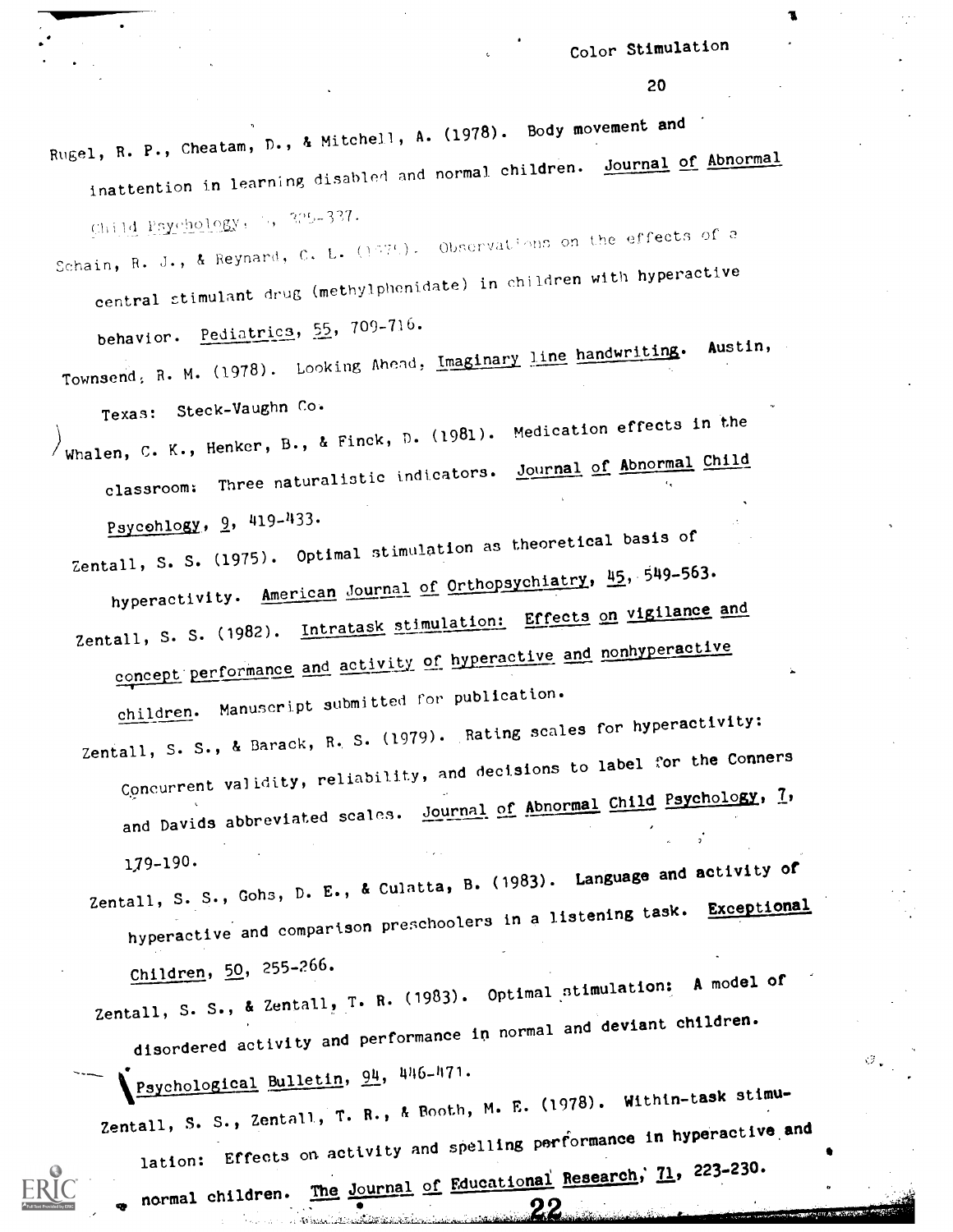

 $ERIC$ 

ø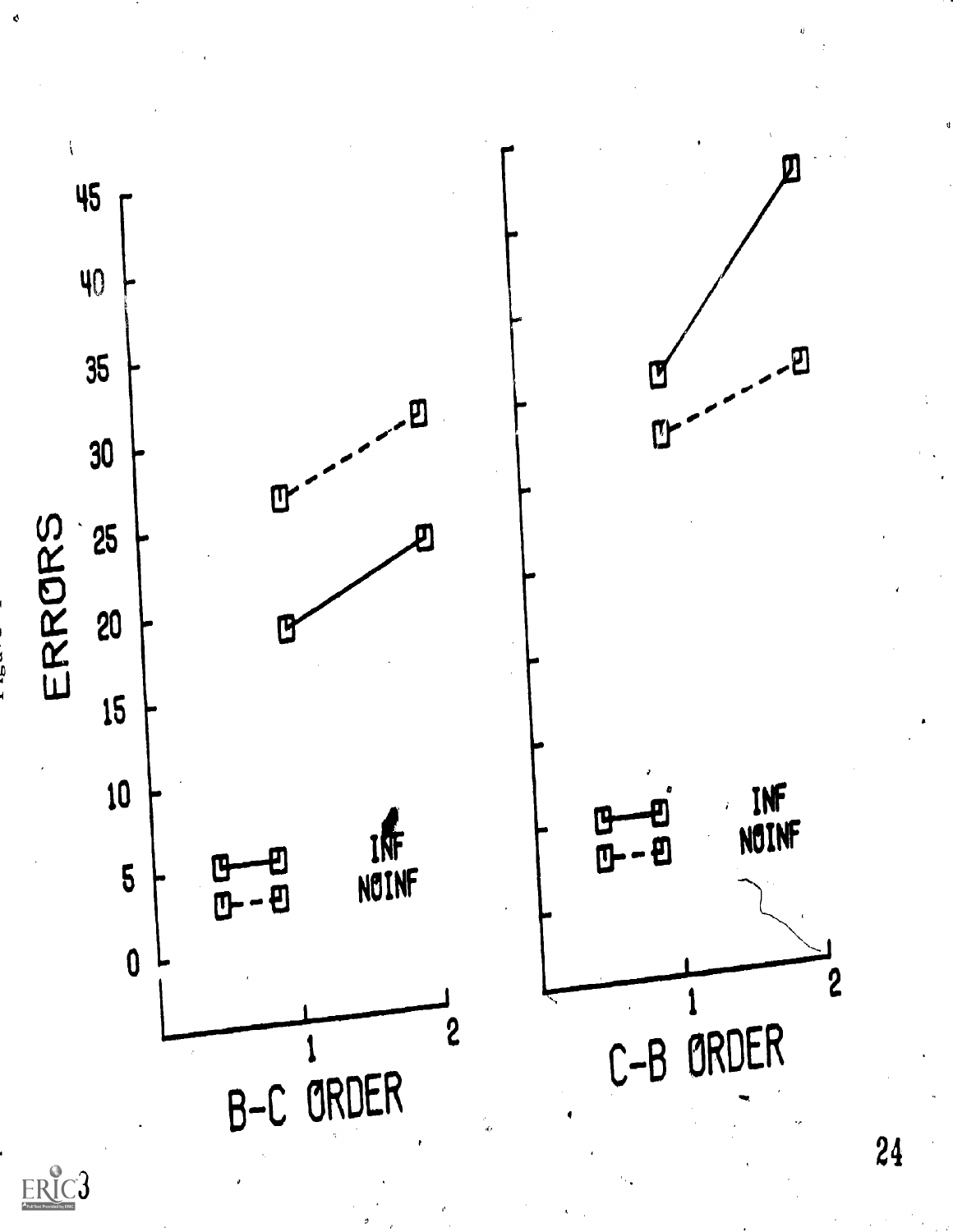

Figure 2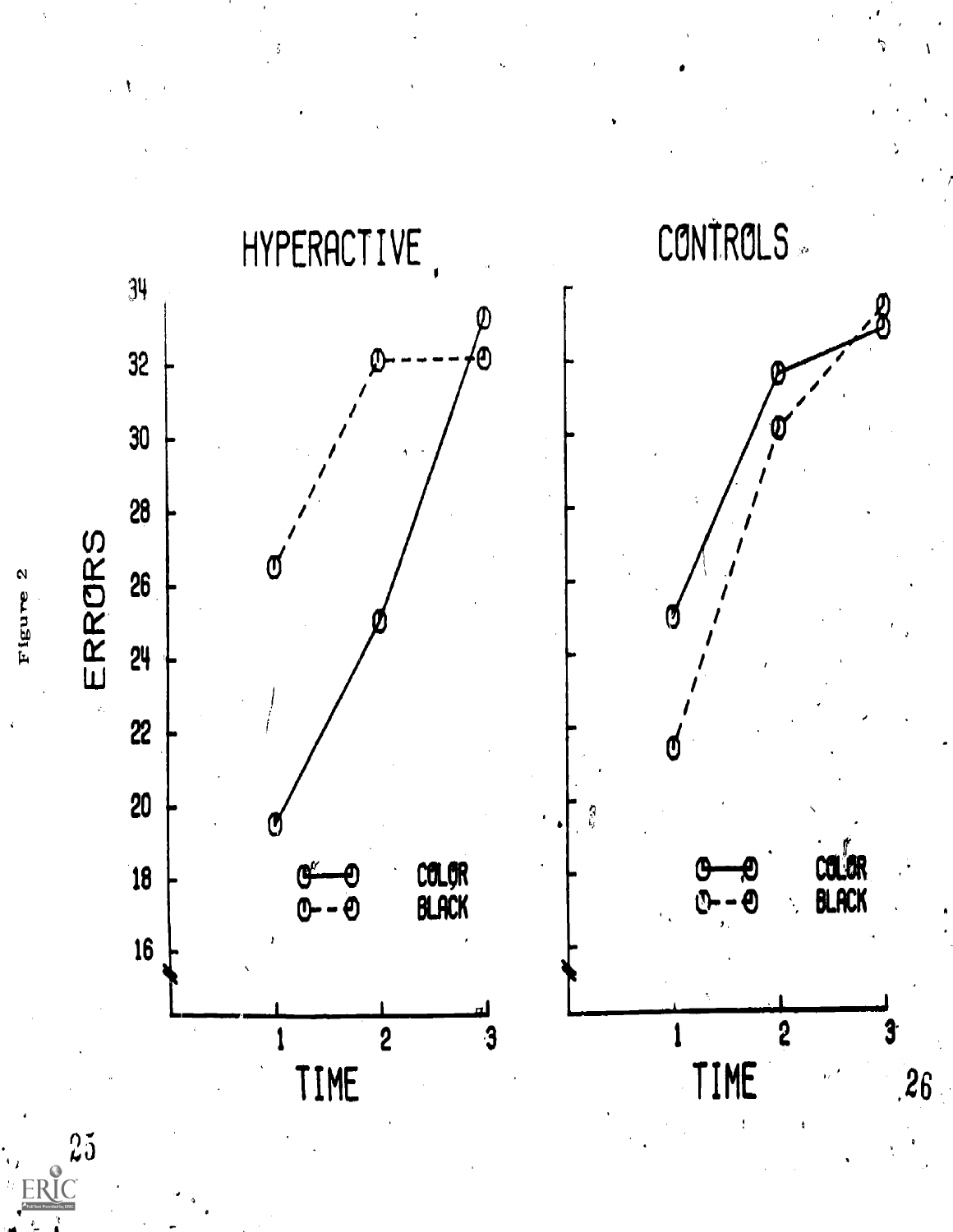